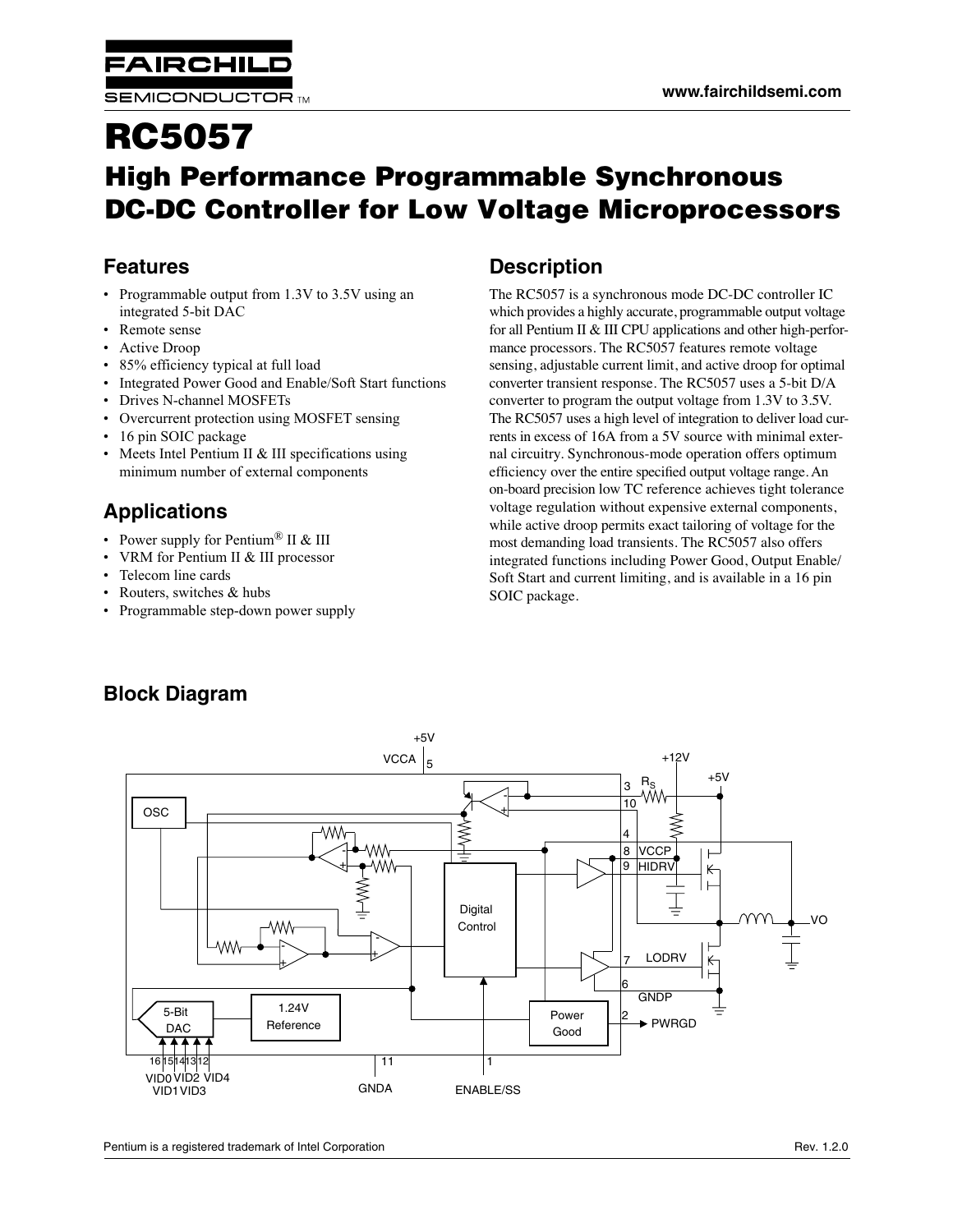# **Pin Assignments**



# **Pin Definitions**

| <b>Pin Number</b> | <b>Pin Name</b>  | <b>Pin Function Description</b>                                                                                                                                                                                          |
|-------------------|------------------|--------------------------------------------------------------------------------------------------------------------------------------------------------------------------------------------------------------------------|
|                   | <b>ENABLE/SS</b> | Output Enable/Softstart. A logic LOW on this pin will disable the output. An<br>internal current source allows for open collector control. This pin also doubles as<br>soft start.                                       |
| $\overline{2}$    | <b>PWRGD</b>     | Power Good Flag. An open collector output that will be logic LOW if the output<br>voltage is not within $\pm 12\%$ of the nominal output voltage setpoint.                                                               |
| 3                 | <b>IFB</b>       | Current Feedback. Pin 3 is used in conjunction with pin 10, as the input for the<br>current feedback control loop. Layout of these traces is critical to system<br>performance. See Application Information for details. |
| $\overline{4}$    | <b>VFB</b>       | Voltage Feedback. Pin 4 is used as the input for the voltage feedback control<br>loop. See Application Information for details regarding correct layout.                                                                 |
| 5                 | <b>VCCA</b>      | Analog VCC. Connect to system 5V supply and decouple with a 0.1µF ceramic<br>capacitor.                                                                                                                                  |
| 6                 | <b>GNDP</b>      | <b>Power Ground.</b> Return pin for high currents flowing in pin 8 (VCCP). Connect to<br>a low impedance ground.                                                                                                         |
| $\overline{7}$    | <b>LODRV</b>     | Low Side FET Driver. Connect this pin to the gate of an N-channel MOSFET for<br>synchronous operation. The trace from this pin to the MOSFET gate should be<br>$< 0.5"$ .                                                |
| 8                 | <b>VCCP</b>      | Power VCC. For both high side and low side FET drivers. Connect to system 12V<br>supply, and decouple with a $4.7\mu$ F tantalum and a $0.1\mu$ F ceramic capacitor.                                                     |
| 9                 | <b>HIDRV</b>     | High Side FET Driver. Connect this pin to the gate of an N-channel MOSFET.<br>The trace from this pin to the MOSFET gate should be <0.5".                                                                                |
| 10                | SW               | High side driver source and low side driver drain switching node. Together<br>with IFB pin allows FET sensing for current.                                                                                               |
| 11                | <b>GNDA</b>      | Analog Ground. Return path for low power analog circuitry. This pin should be<br>connected to a low impedance system ground plane to minimize ground loops.                                                              |
| $12 - 16$         | $VIDO-4$         | Voltage Identification Code Inputs. These open collector/TTL compatible inputs<br>will program the output voltage over the ranges specified in Table 2. Pull-up<br>resistors are internal to the controller.             |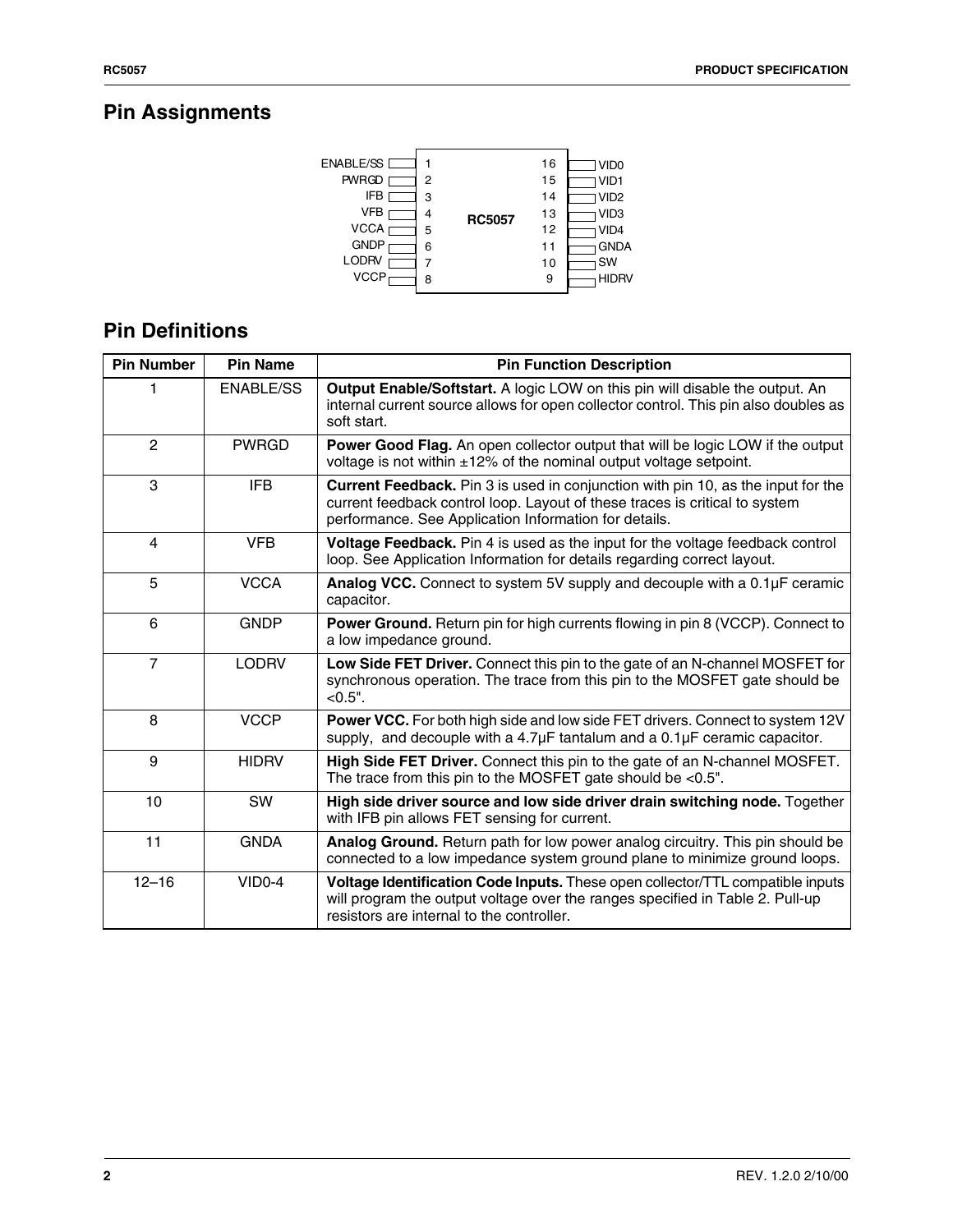# **Absolute Maximum Ratings**

| Supply Voltage VCCA to GND                                | 13.5V                   |
|-----------------------------------------------------------|-------------------------|
| Supply Voltage VCCP to GND                                | 15V                     |
| Voltage Identification Code Inputs, VID0-VID4             | <b>VCCA</b>             |
| Junction Temperature, T <sub>.I</sub>                     | $150^{\circ}$ C         |
| Storage Temperature                                       | -65 to 150 $^{\circ}$ C |
| Lead Soldering Temperature, 10 seconds                    | $300^{\circ}$ C         |
| Power Dissipation, $P_D$                                  | 750mW                   |
| Thermal Resistance Junction-to-case, $\Theta_{\text{JC}}$ | $105^{\circ}$ C/W       |

# **Recommended Operating Conditions**

| <b>Parameter</b>                     | <b>Conditions</b> | Min. | Typ. | Max. | <b>Units</b> |
|--------------------------------------|-------------------|------|------|------|--------------|
| Supply Voltage VCCA                  |                   | 4.5  | 5    | 5.25 |              |
| Input Logic HIGH                     |                   | 2.0  |      |      |              |
| Input Logic LOW                      |                   |      |      | 0.8  |              |
| <b>Ambient Operating Temperature</b> |                   |      |      | 70   | °C           |
| Output Driver Supply, VCCP           |                   | 11.4 | 12   | 13.2 |              |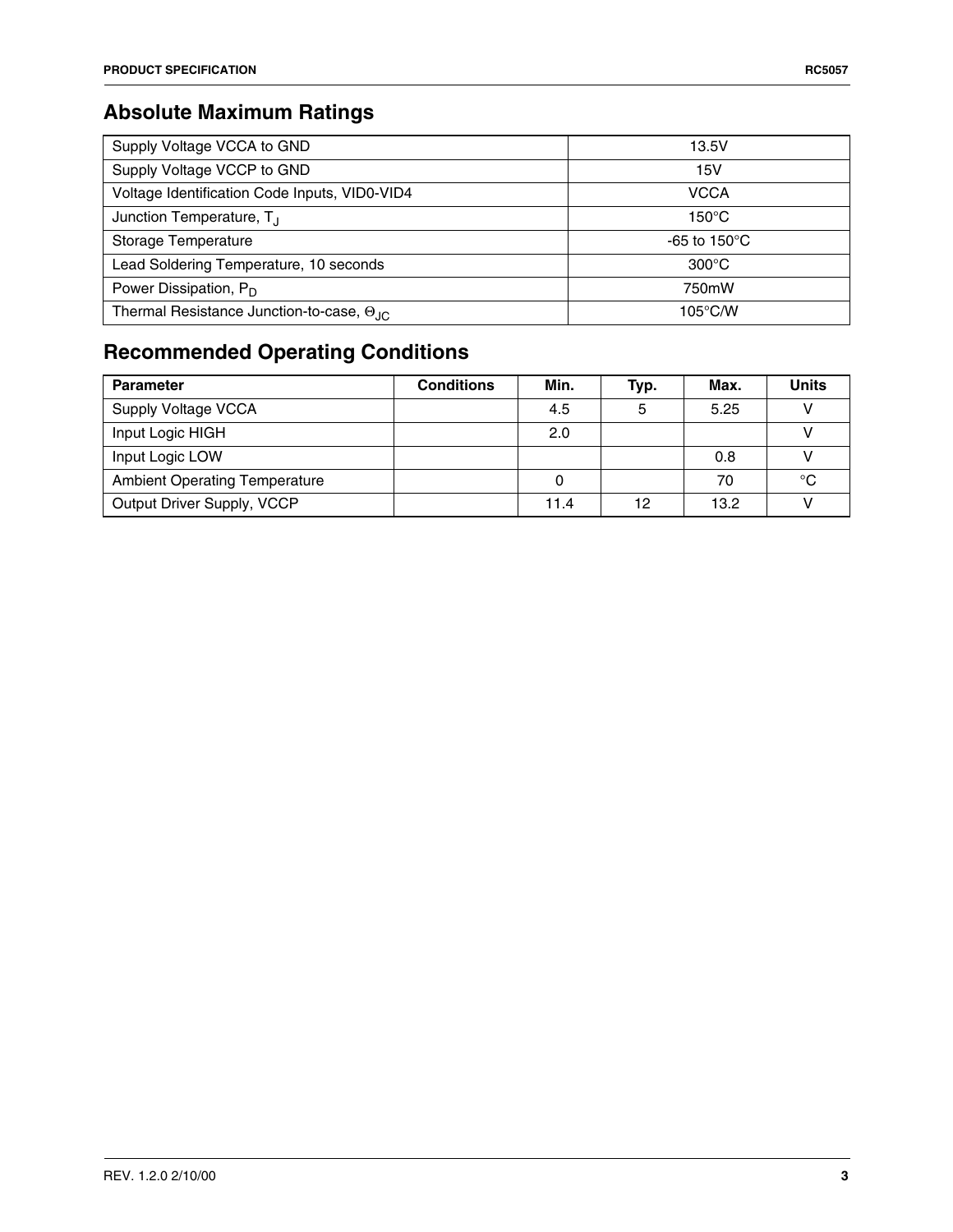# **Electrical Specifications** (V<sub>CCA</sub> = 5V, V<sub>CCP</sub> = 12V, V<sub>OUT</sub> = 2.0V, and  $T_A$  = +25°C using circuit in Figure 1,

unless otherwise noted.)

| <b>Parameter</b>                                            | <b>Conditions</b>                                                                                   |                | Min.                    | Typ.                    | Max.                    | <b>Units</b>          |
|-------------------------------------------------------------|-----------------------------------------------------------------------------------------------------|----------------|-------------------------|-------------------------|-------------------------|-----------------------|
| Output Voltage                                              | See Table 1                                                                                         | $\bullet$      | 1.3                     |                         | 3.5                     | v                     |
| <b>Output Current</b>                                       |                                                                                                     |                |                         | 18                      |                         | A                     |
| Initial Voltage Setpoint                                    | $I_{LOAD} = 0.8A$ , $V_{OUT} = 2.400V$<br>$V_{OUT}$ = 2.000V<br>$V_{OUT} = 1.550V$                  |                | 2.394<br>2.000<br>1.550 | 2.424<br>2.020<br>1.565 | 2.454<br>2.040<br>1.580 | $\vee$<br>$\vee$<br>V |
| <b>Output Temperature Drift</b>                             | $T_A = 0$ to 70°C, $V_{OUT} = 2.000V$<br>$V_{OUT} = 1.550V$                                         | $\bullet$      |                         | $+8$<br>$+6$            |                         | mV<br>mV              |
| Line Regulation                                             | $V_{\text{CCA}} = 4.75V$ to 5.25V, $V_{\text{OUT}} = 2.000V$                                        | $\bullet$      |                         | ±2                      |                         | mV                    |
| Internal Droop <sup>3</sup>                                 | $V_{\text{OUT}}$ at $I_{\text{LOAD}}$ = 0.8A to $I_{\text{max}}$                                    |                | $-44$                   | $-40$                   | $-36$                   | mV                    |
| <b>Output Ripple</b>                                        | 20MHz BW, $I_{LOAD} = I_{max}$                                                                      |                |                         | 11                      |                         | mVpk                  |
| <b>Total Output Variation,</b><br>Steady State <sup>1</sup> | $V_{\text{OUT}} = 2.000V$<br>$V_{OUT} = 1.550V^{3}$                                                 | $\bullet$<br>٠ | 1.940<br>1.480          |                         | 2.070<br>1.590          | V                     |
| <b>Total Output Variation,</b><br>Transient <sup>2</sup>    | $I_{\text{LOAD}} = 0.8$ A to $I_{\text{max}}$ , $V_{\text{OUT}} = 2.000V$<br>$V_{OUT} = 1.550V^{3}$ | $\bullet$<br>٠ | 1.900<br>1.480          |                         | 2.100<br>1.590          | $\vee$                |
| <b>Short Circuit Detect Current</b>                         |                                                                                                     | $\bullet$      | 45                      |                         | 60                      | μA                    |
| Efficiency                                                  | $I_{\text{LOAD}} = I_{\text{max}}$ , $V_{\text{OUT}} = 2.0V$                                        |                |                         | 85                      |                         | $\%$                  |
| Output Driver Rise & Fall Time                              | See Figure 4 for $t_{\text{B}}$ and $t_{\text{F}}$                                                  |                |                         | 50                      |                         | nsec                  |
| <b>Output Driver Deadtime</b>                               | See Figure 7 for t <sub>DT</sub>                                                                    |                |                         | 50                      |                         | nsec                  |
| <b>Oscillator Frequency</b>                                 |                                                                                                     | $\bullet$      | 255                     | 300                     | 345                     | kHz                   |
| Duty Cycle                                                  |                                                                                                     |                | 0                       |                         | 100                     | $\%$                  |
| <b>PWRGD Threshold</b>                                      | Logic HIGH<br>Logic LOW                                                                             | $\bullet$      | 93<br>88                |                         | 107<br>112              | $\%V_{\text{out}}$    |
| V <sub>CCA</sub> UVLO                                       |                                                                                                     | $\bullet$      | 3.74                    | $\overline{4}$          | 4.26                    | $\vee$                |
| V <sub>CCP</sub> UVLO                                       |                                                                                                     | $\bullet$      | 7.65                    | 8.5                     | 9.35                    | $\vee$                |
| V <sub>CCA</sub> Supply Current                             |                                                                                                     |                |                         | 19                      |                         | mA                    |
| V <sub>CCP</sub> Supply Current <sup>4</sup>                |                                                                                                     |                |                         | 40                      |                         | mA                    |
| <b>Soft Start Current</b>                                   |                                                                                                     | $\bullet$      | 5                       | 10                      | 17                      | μA                    |

The • denotes specifications which apply over the full operating temperature range.

#### **Notes:**

1. Steady State Voltage Regulation includes Initial Voltage Setpoint, Droop, Output Ripple and Output Temperature Drift and is measured at the converter's VFB sense point.

2. As measured at the converter's VFB sense point. For motherboard applications, the PCB layout should exhibit no more than 0.5mΩ trace resistance between the converter's output capacitors and the CPU. Remote sensing should be used for optimal performance.

3. Using the VFB pin for remote sensing of the converter's output at the load, the converter will be in compliance with Intel's VRM 8.4 specification of +50, -80mV. If Intel specifications on maximum plane resistance from the converter's output capacitors to the CPU are met, the specification of +40, -70mV at the capacitors will also be met.

4. Includes gate current.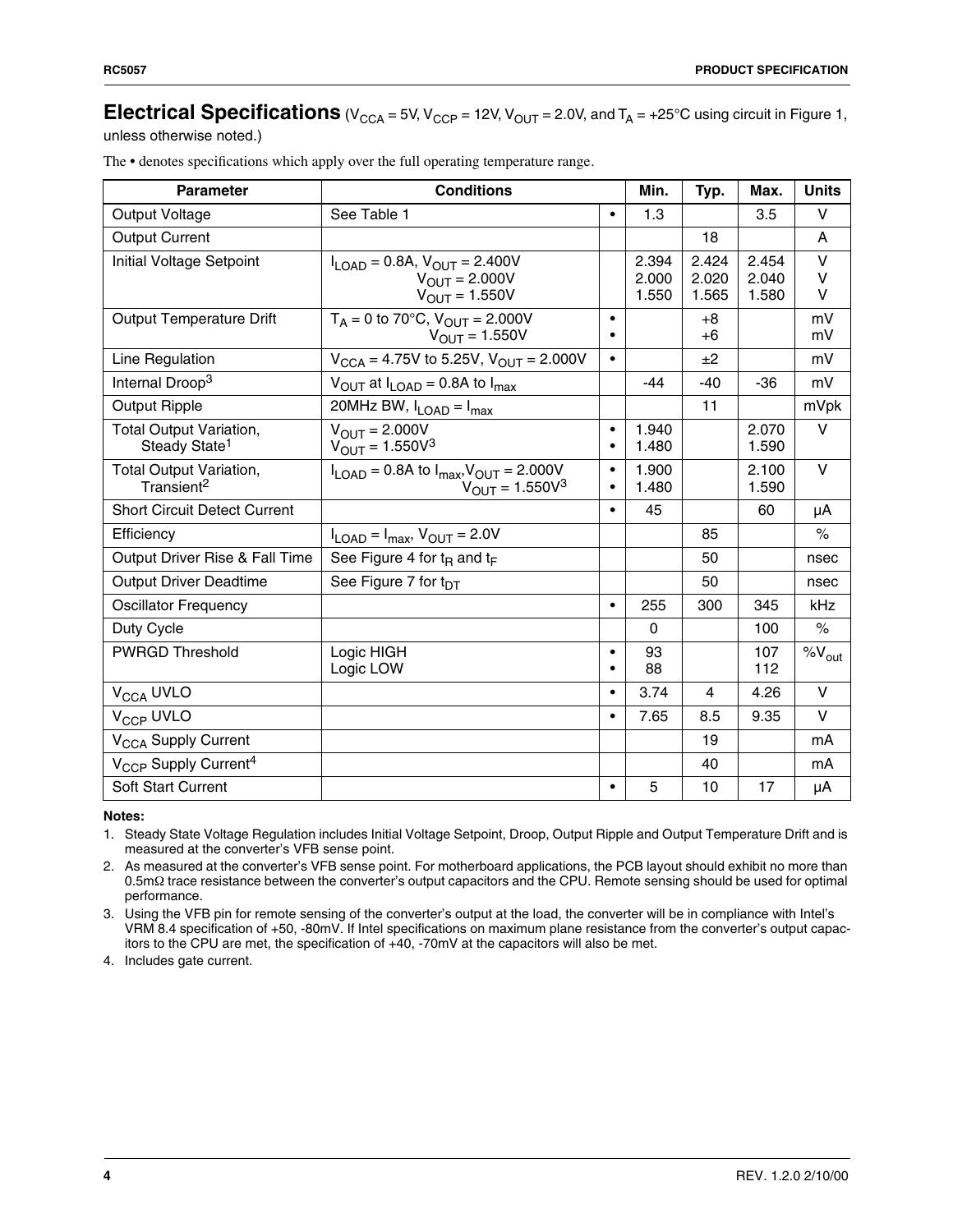### **Table 1. Output Voltage Programming Codes**

| VID4                  | VID <sub>3</sub>    | $\overline{VID2}$   | VID1           | <b>VIDO</b>         | Nominal V <sub>OUT</sub> |
|-----------------------|---------------------|---------------------|----------------|---------------------|--------------------------|
| $\overline{\text{o}}$ | $\overline{1}$      | $\overline{1}$      | $\overline{1}$ | $\mathbf{1}$        | 1.30V                    |
| $\mathbf 0$           | $\mathbf{1}$        | $\mathbf{1}$        | $\mathbf{1}$   | $\mathsf{O}\xspace$ | 1.35V                    |
| $\mathbf 0$           | $\mathbf{1}$        | $\mathbf{1}$        | $\mathbf 0$    | $\mathbf{1}$        | 1.40V                    |
| $\mathbf 0$           | $\mathbf{1}$        | $\mathbf{1}$        | $\pmb{0}$      | $\mathbf 0$         | 1.45V                    |
| $\mathbf 0$           | $\mathbf{1}$        | $\mathbf 0$         | $\mathbf{1}$   | $\overline{1}$      | 1.50V                    |
| $\mathbf 0$           | $\mathbf{1}$        | $\mathbf 0$         | $\mathbf{1}$   | $\mathbf 0$         | 1.55V                    |
| $\mathbf 0$           | $\mathbf{1}$        | $\mathsf{O}\xspace$ | $\mathbf 0$    | $\mathbf{1}$        | 1.60V                    |
| $\mathbf 0$           | $\mathbf{1}$        | $\pmb{0}$           | $\pmb{0}$      | $\mathbf 0$         | 1.65V                    |
| $\mathsf 0$           | $\mathsf 0$         | $\mathbf{1}$        | $\mathbf{1}$   | $\mathbf{1}$        | 1.70V                    |
| $\mathbf 0$           | $\mathsf 0$         | 1                   | $\mathbf{1}$   | $\mathsf{O}\xspace$ | 1.75V                    |
| $\mathbf 0$           | $\pmb{0}$           | 1                   | $\pmb{0}$      | $\mathbf{1}$        | 1.80V                    |
| $\mathbf 0$           | $\mathsf 0$         | $\mathbf{1}$        | $\pmb{0}$      | $\mathbf 0$         | 1.85V                    |
| $\mathsf 0$           | $\pmb{0}$           | $\mathbf 0$         | $\mathbf{1}$   | $\mathbf{1}$        | 1.90V                    |
| $\mathbf 0$           | $\pmb{0}$           | $\pmb{0}$           | $\mathbf{1}$   | $\mathbf 0$         | 1.95V                    |
| $\mathsf 0$           | $\mathsf{O}\xspace$ | $\pmb{0}$           | $\mathbf 0$    | $\mathbf{1}$        | 2.00V                    |
| $\mathsf 0$           | $\mathsf{O}\xspace$ | $\pmb{0}$           | $\pmb{0}$      | $\mathbf 0$         | 2.05V                    |
| $\mathbf{1}$          | $\mathbf{1}$        | $\mathbf{1}$        | $\mathbf{1}$   | $\mathbf{1}$        | 2.0V                     |
| $\mathbf{1}$          | $\mathbf{1}$        | 1                   | $\mathbf{1}$   | $\mathsf{O}\xspace$ | 2.1V                     |
| $\mathbf{1}$          | $\mathbf{1}$        | $\mathbf{1}$        | $\pmb{0}$      | $\mathbf{1}$        | 2.2V                     |
| $\mathbf{1}$          | $\mathbf{1}$        | $\mathbf{1}$        | $\pmb{0}$      | $\mathbf 0$         | 2.3V                     |
| $\mathbf{1}$          | $\mathbf{1}$        | $\pmb{0}$           | $\mathbf{1}$   | $\mathbf{1}$        | 2.4V                     |
| $\mathbf{1}$          | $\mathbf{1}$        | $\pmb{0}$           | $\mathbf{1}$   | $\mathbf 0$         | 2.5V                     |
| $\mathbf{1}$          | $\mathbf{1}$        | $\mathsf{O}\xspace$ | $\mathbf 0$    | $\mathbf{1}$        | 2.6V                     |
| $\mathbf{1}$          | $\mathbf{1}$        | $\pmb{0}$           | $\pmb{0}$      | $\mathsf 0$         | 2.7V                     |
| $\mathbf{1}$          | $\pmb{0}$           | $\mathbf{1}$        | $\mathbf{1}$   | $\mathbf{1}$        | 2.8V                     |
| $\mathbf{1}$          | $\mathbf 0$         | 1                   | $\mathbf{1}$   | $\mathsf{O}\xspace$ | 2.9V                     |
| $\mathbf{1}$          | $\pmb{0}$           | $\mathbf{1}$        | $\pmb{0}$      | $\mathbf{1}$        | 3.0V                     |
| $\mathbf{1}$          | $\mathsf 0$         | $\mathbf{1}$        | $\pmb{0}$      | $\mathsf{O}\xspace$ | 3.1V                     |
| $\mathbf{1}$          | $\pmb{0}$           | $\pmb{0}$           | $\mathbf{1}$   | $\mathbf{1}$        | 3.2V                     |
| $\mathbf{1}$          | $\mathbf 0$         | $\mathbf 0$         | $\mathbf{1}$   | $\mathbf 0$         | 3.3V                     |
| $\overline{1}$        | $\mathsf{O}\xspace$ | $\mathbf 0$         | $\mathbf 0$    | $\mathbf{1}$        | 3.4V                     |
| $\mathbf{1}$          | $\mathsf{O}\xspace$ | $\mathsf 0$         | $\mathbf 0$    | $\mathbf 0$         | 3.5V                     |

**Note:**

1. 0 = processor pin is tied to GND.

1 = processor pin is open.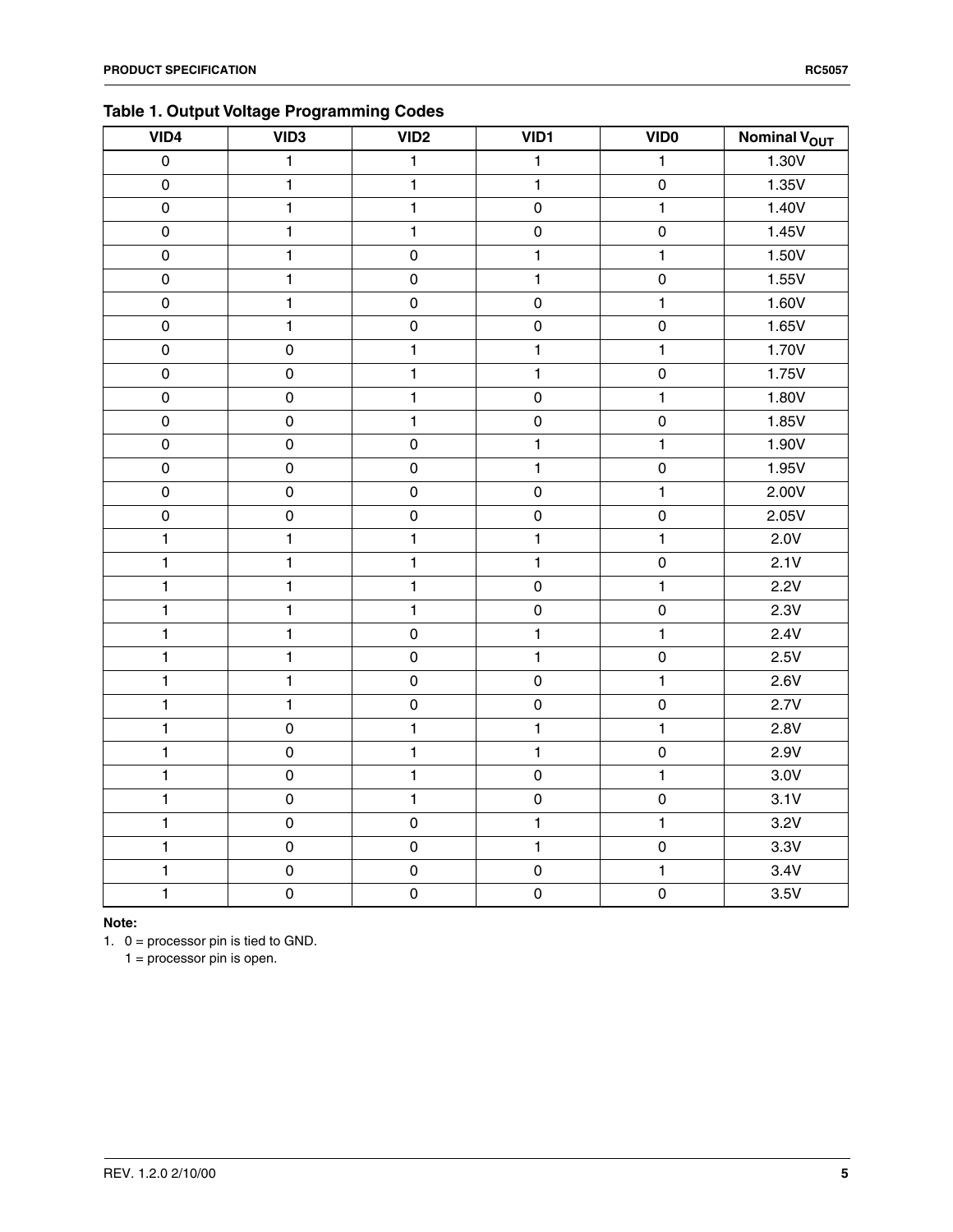# **Typical Operating Characteristics** (V<sub>CCA</sub> = 5V, V<sub>CCP</sub> = 12V, and T<sub>A</sub> = +25°C using circuit in Figure

1, unless otherwise noted.)



Output Voltage vs. Output Current



Output Programming, VID4 = 0



Output Programming, VID4 = 1

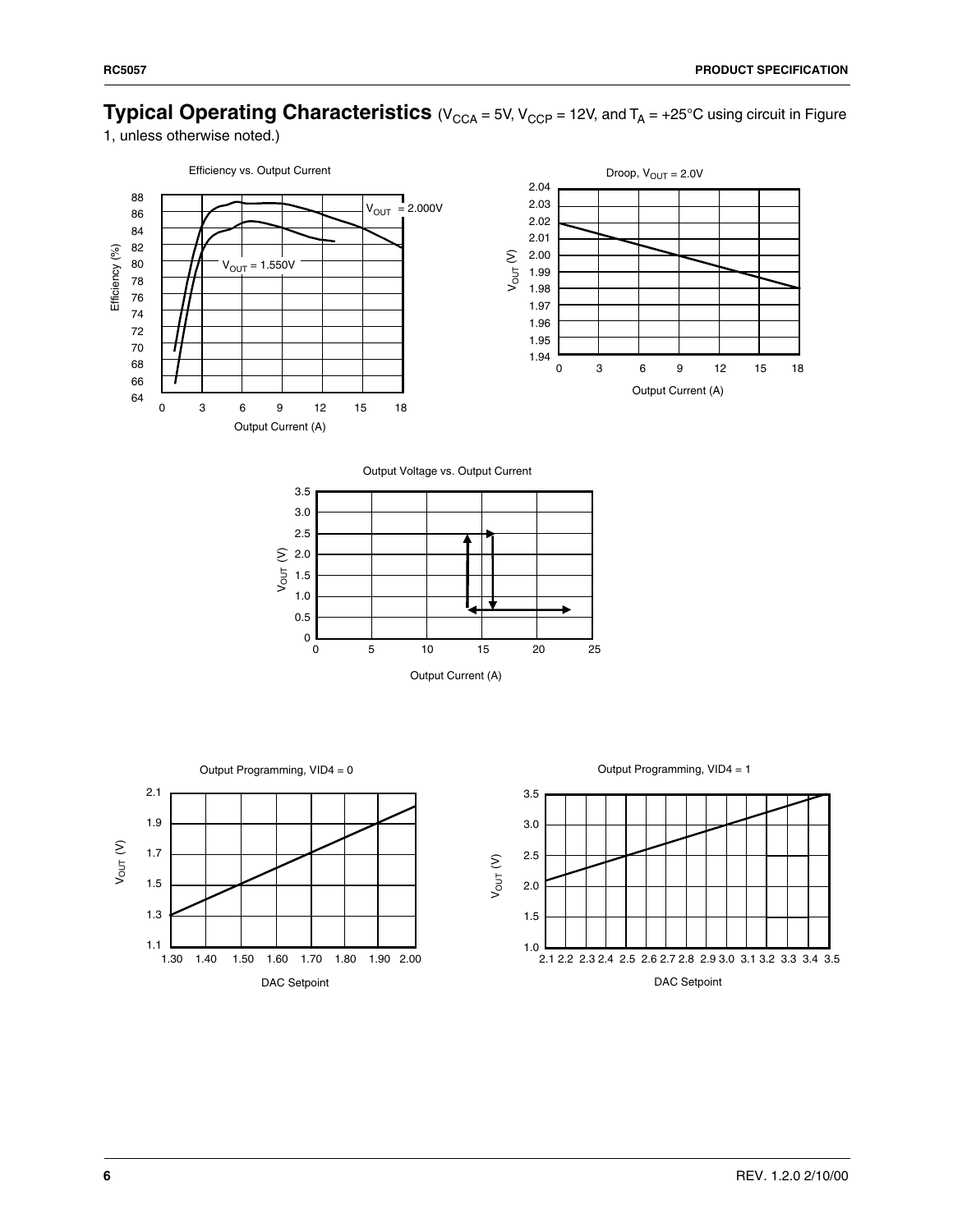# **Typical Operating Characteristics (continued)**

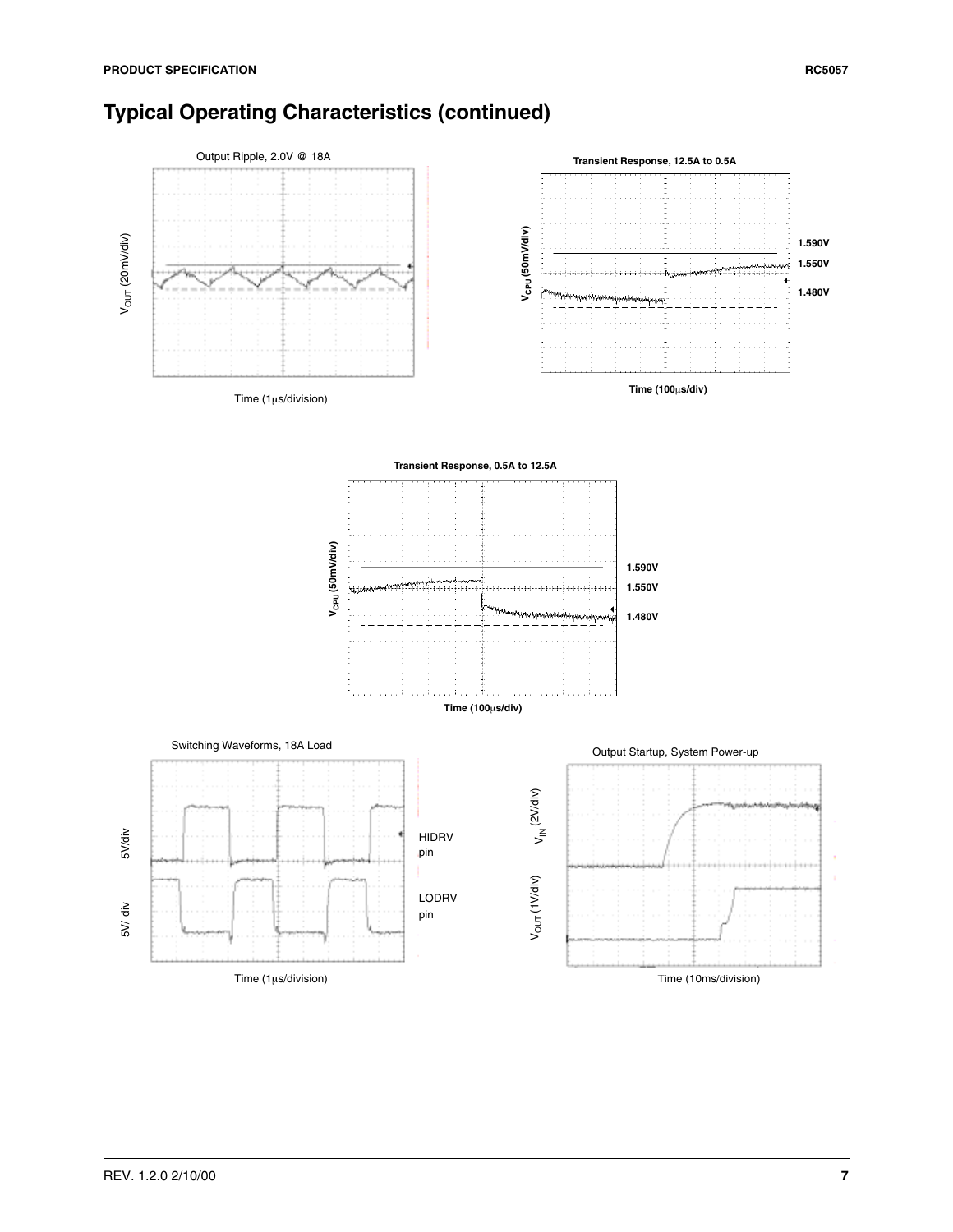# **Typical Operating Characteristics (continued)**



# **Application Circuit**



**Figure 1. Typical Application Circuit** (*Worst Case Analyzed!* See Appendix for Details)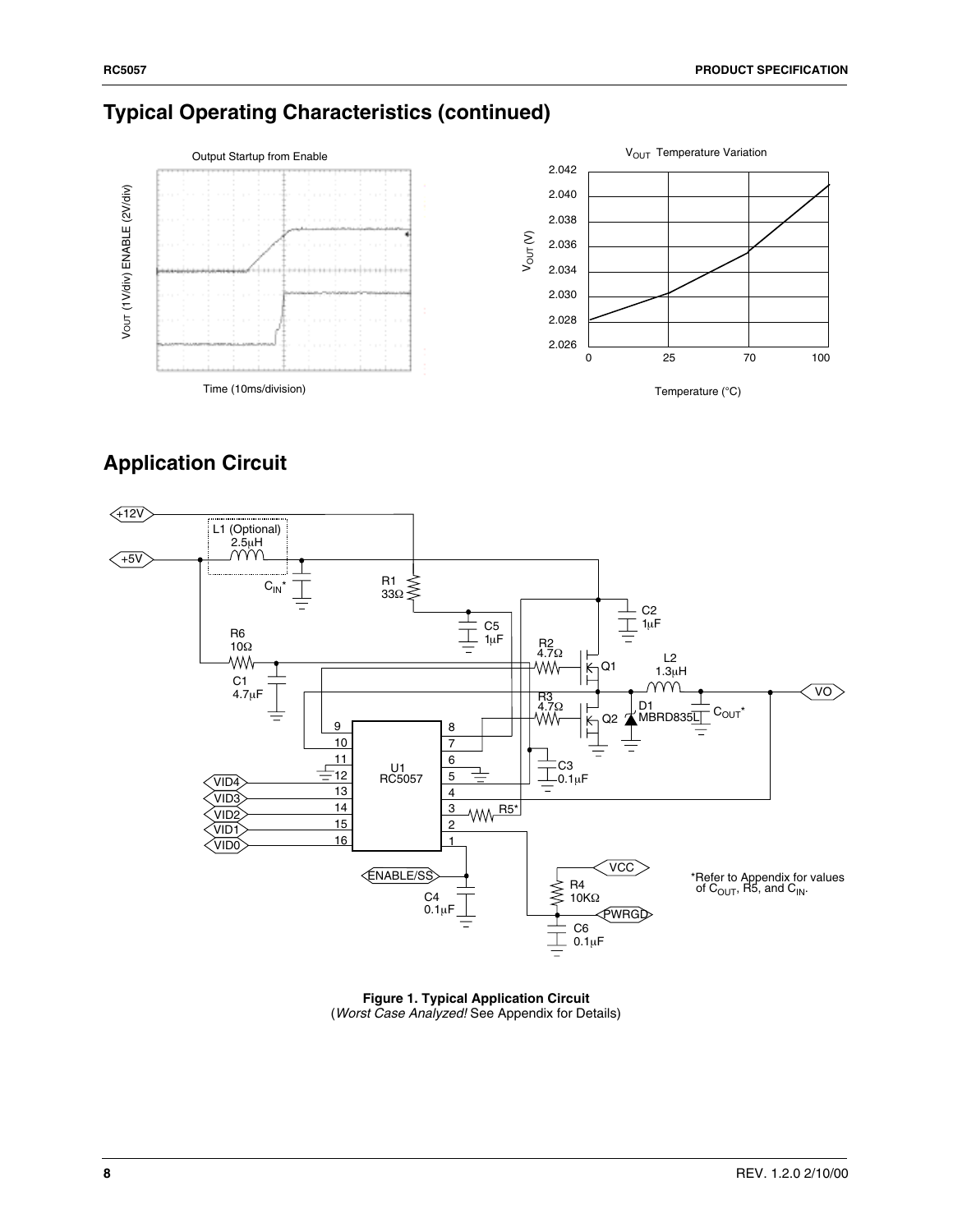### **Table 2. RC5057 Application Bill of Materials**

(Components based on Worst Case Analysis—See Appendix for Details)

| Reference                       | <b>Manufacturer Part #</b>                    | Quantity       | <b>Description</b>                     | <b>Requirements/Comments</b>                                                                   |
|---------------------------------|-----------------------------------------------|----------------|----------------------------------------|------------------------------------------------------------------------------------------------|
| C <sub>1</sub>                  | <b>AVX</b><br>TAJB475M010R5                   | 1              | 4.7µF, 10V Capacitor                   |                                                                                                |
| C <sub>2</sub> , C <sub>5</sub> | Panasonic<br>ECU-V1C105ZFX                    | $\overline{c}$ | 1µF, 16V Capacitor                     |                                                                                                |
| $C3-4,6$                        | Panasonic<br>ECU-V1H104ZFX                    | 3              | 100nF, 50V Capacitor                   |                                                                                                |
| $C_{IN}$                        | Sanyo<br>10MV1200GX                           | $\star$        | 1200µF, 10V Electrolytic               | $IRMS = 2A$                                                                                    |
| $C_{OUT}$                       | Sanyo<br>6MV1500GX                            | $\star$        | 1500µF, 6.3V Electrolytic              | ESR ≤44mΩ                                                                                      |
| D <sub>1</sub>                  | Motorola<br>MBRD835L                          | 1              | 8A Schottky Diode                      |                                                                                                |
| L1                              | Any                                           | Optional       | 2.5µH, 10A Inductor                    | $DCR \sim 6m\Omega$<br>See Note 1.                                                             |
| L2                              | Any                                           | 1              | 1.3µH, 20A Inductor                    | DCR ~ $2m\Omega$                                                                               |
| Q1                              | Fairchild<br>FDP6030L or<br><b>FDB6030L</b>   | 1              | N-Channel MOSFET<br>(TO-220 or TO-263) | $R_{DS(ON)} = 20 \text{m}\Omega \text{ @ } V_{GS} = 4.5 V$<br>See Note 2.                      |
| Q2                              | Fairchild<br>FDP7030BL or<br><b>FDB7030BL</b> | 1              | N-Channel MOSFET<br>(TO-220 or TO-263) | $R_{DS(ON)} = 10 \text{m}\Omega \text{ } \textcircled{ } V_{GS} = 4.5 \text{V}$<br>See Note 2. |
| R <sub>1</sub>                  | Any                                           | 1              | $33\Omega$                             |                                                                                                |
| $R2-3$                          | Any                                           | $\overline{c}$ | $4.7\Omega$                            |                                                                                                |
| R <sub>4</sub>                  | Any                                           | 1              | $10K\Omega$                            |                                                                                                |
| R <sub>5</sub>                  | Any                                           | 1              | $\star$                                |                                                                                                |
| R <sub>6</sub>                  | Any                                           | 1              | $10\Omega$                             |                                                                                                |
| U1                              | Fairchild<br><b>RC5057M</b>                   | 1              | <b>DC/DC Controller</b>                |                                                                                                |

\*See Appendix.

#### **Notes:**

1. Inductor L1 is recommended to isolate the 5V input supply from noise generated by the MOSFET switching, and to comply with Intel dI/dt requirements. L1 may be omitted if desired.

2. For designs using the TO-220 MOSFETs, heatsinks with thermal resistance  $\Theta_{SA}$  < 20°C/W should be used. For designs using the TO-263 MOSFETs, adequate copper area should be used. For details and a spreadsheet on MOSFET selections, refer to Applications Bulletin AB-8.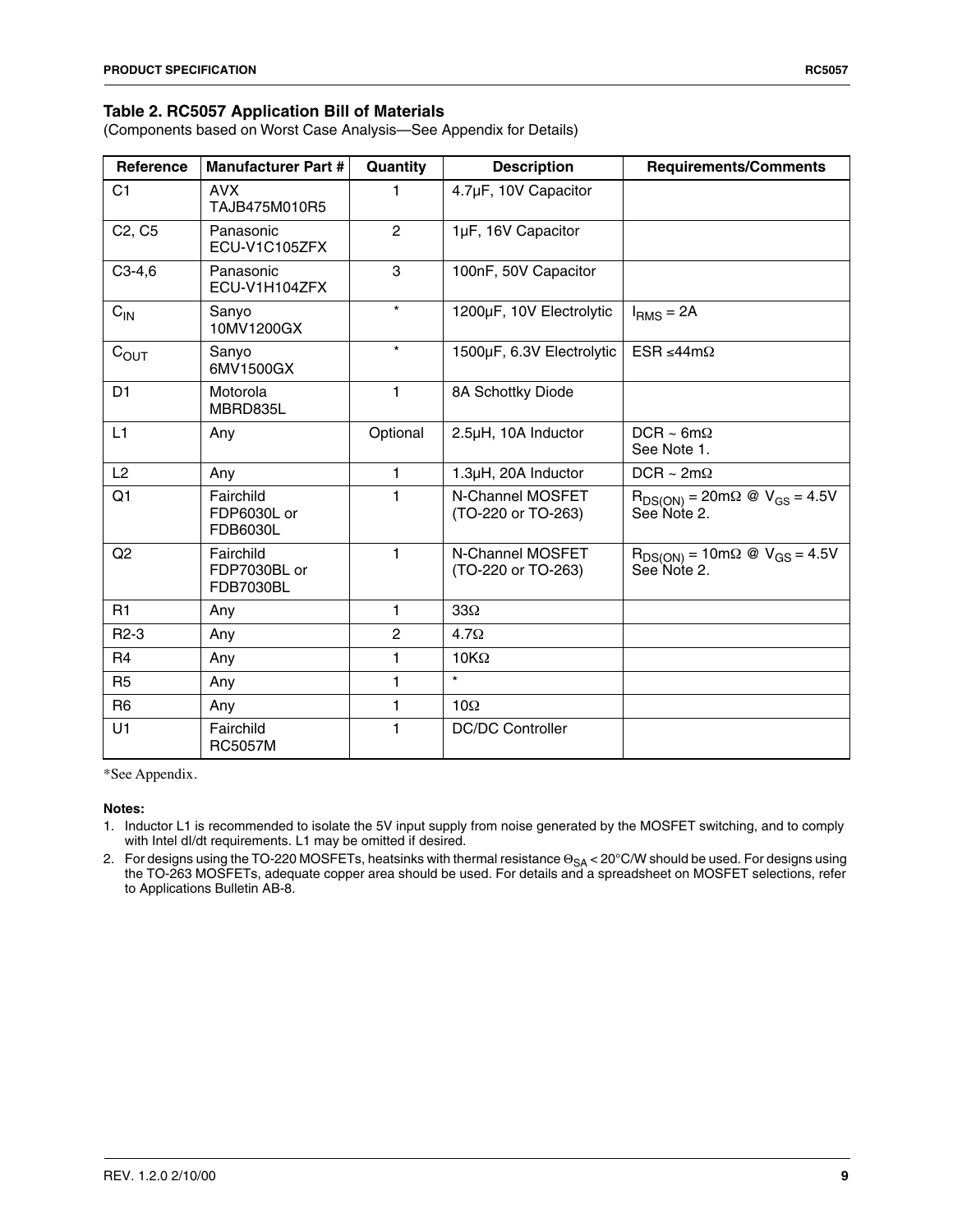

**Figure 2. Application Circuit for Coppermine/Camino Processors** (*Worst Case Analyzed!* See Appendix for Details)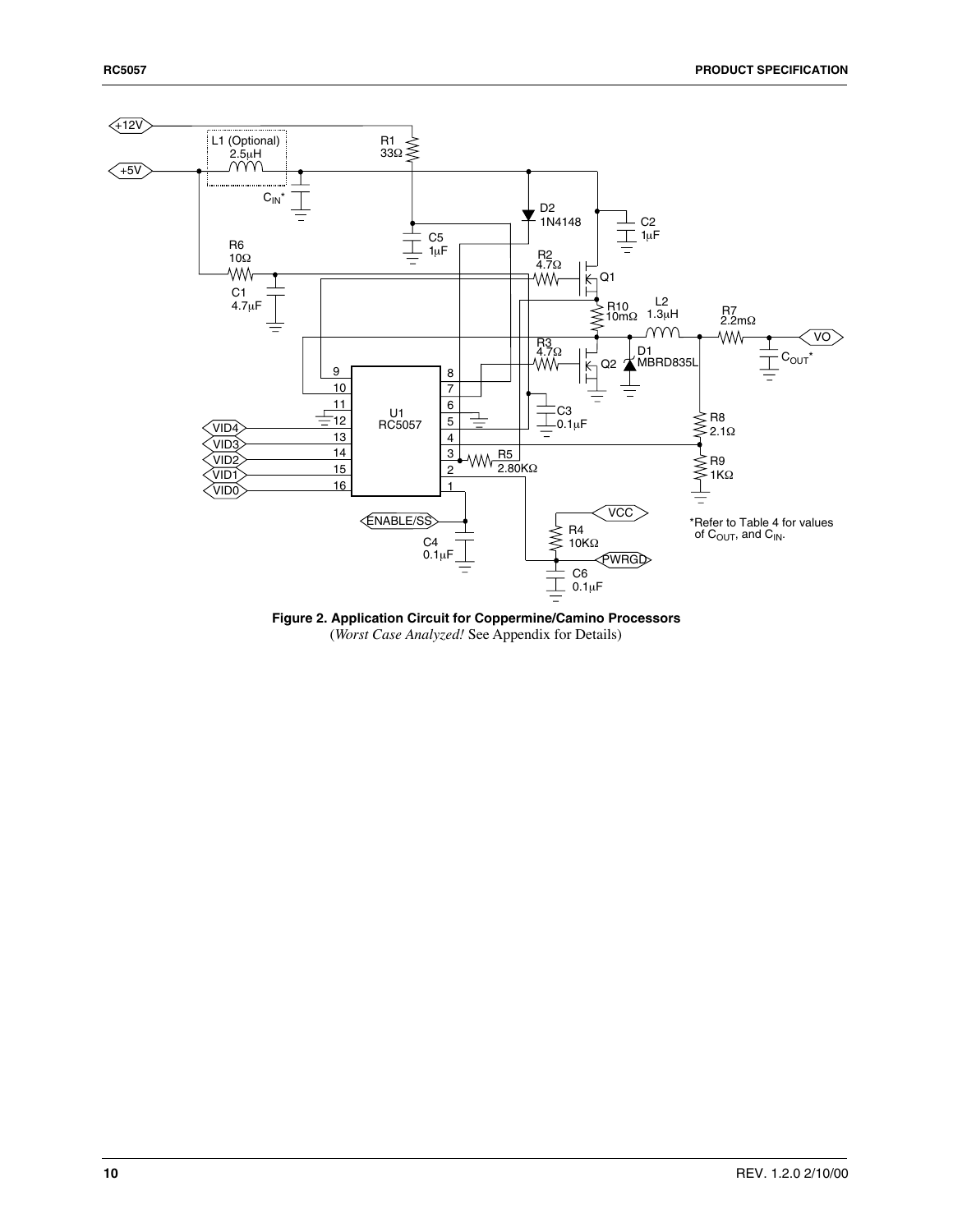(Components based on Worst Case Analysis—See Appendix for Details)

| Reference                       | <b>Manufacturer Part #</b>                    | Quantity       | <b>Description</b>                     | <b>Requirements/Comments</b>                                                     |
|---------------------------------|-----------------------------------------------|----------------|----------------------------------------|----------------------------------------------------------------------------------|
| C <sub>1</sub>                  | <b>AVX</b><br>TAJB475M010R5                   | 1              | 4.7µF, 10V Capacitor                   |                                                                                  |
| C <sub>2</sub> , C <sub>5</sub> | Panasonic<br>ECU-V1C105ZFX                    | $\overline{2}$ | 1µF, 16V Capacitor                     |                                                                                  |
| $C3-4,6$                        | Panasonic<br>ECU-V1H104ZFX                    | 3              | 100nF, 50V Capacitor                   |                                                                                  |
| $C_{IN}$                        | Sanyo<br>10MV1200GX                           | 3              | 1200µF, 10V<br>Electrolytic            | $IRMS = 2A$                                                                      |
| $C_{OUT}$                       | Sanyo<br>6MV1500GX                            | 10             | 1500µF, 6.3V<br>Electrolytic           | $ESR \leq 44m\Omega$                                                             |
| D <sub>1</sub>                  | Motorola<br>MBRD835L                          | 1              | 8A Schottky Diode                      |                                                                                  |
| D <sub>2</sub>                  | Fairchild<br>1N4148                           | $\mathbf{1}$   | <b>Signal Diode</b>                    |                                                                                  |
| L1                              | Any                                           | Optional       | 2.5µH, 10A Inductor                    | $DCR \sim 6m\Omega$ See Note 1.                                                  |
| L2                              | Any                                           | 1              | 1.3µH, 20A Inductor                    | $DCR \sim 2m\Omega$                                                              |
| Q1                              | Fairchild<br>FDP6030L or FDB6030L             | 1              | N-Channel MOSFET<br>(TO-220 or TO-263) | $R_{DS(ON)} = 20 \text{m}\Omega \text{ @ } V_{GS} = 4.5 \text{V}$<br>See Note 2. |
| Q2                              | Fairchild<br>FDP7030BL or<br><b>FDB7030BL</b> | 1              | N-Channel MOSFET<br>(TO-220 or TO-263) | $R_{DS(ON)} = 10m\Omega \text{ @ } V_{GS} = 4.5V$<br>See Note 2.                 |
| R <sub>1</sub>                  | Any                                           | 1              | $33\Omega$                             |                                                                                  |
| $R2-3$                          | Any                                           | $\overline{2}$ | $4.7\Omega$                            |                                                                                  |
| R <sub>4</sub>                  | Any                                           | $\blacksquare$ | $10K\Omega$                            |                                                                                  |
| <b>R5</b>                       | Any                                           | 1              | $2.80K\Omega$                          |                                                                                  |
| R <sub>6</sub>                  | Any                                           | 1              | 10 $\Omega$                            |                                                                                  |
| R <sub>7</sub>                  | N/A                                           | 1              | $1.8m\Omega$                           | <b>PCB Trace Resistor</b>                                                        |
| R <sub>8</sub>                  | Any                                           | 1              | $2.1\Omega$                            |                                                                                  |
| R <sub>9</sub>                  | Any                                           | $\mathbf{1}$   | $1K\Omega$                             |                                                                                  |
| R <sub>10</sub>                 | Dale<br>WSL-2512-.01Ω                         | 1              | 10mΩ, 1W Resistor                      |                                                                                  |
| U1                              | Fairchild<br><b>RC5057M</b>                   | $\mathbf{1}$   | <b>DC/DC Controller</b>                |                                                                                  |

#### **Notes:**

1. Inductor L1 is recommended to isolate the 5V input supply from noise generated by the MOSFET switching, and to comply with Intel dI/dt requirements. L1 may be omitted if desired.

2. For designs using the TO-220 MOSFETs, heatsinks with thermal resistance Θ<sub>SA</sub> < 20°C/W should be used. For designs using the TO-263 MOSFETs, adequate copper area should be used. For details and a spreadsheet on MOSFET selections, refer to Applications Bulletin AB-8.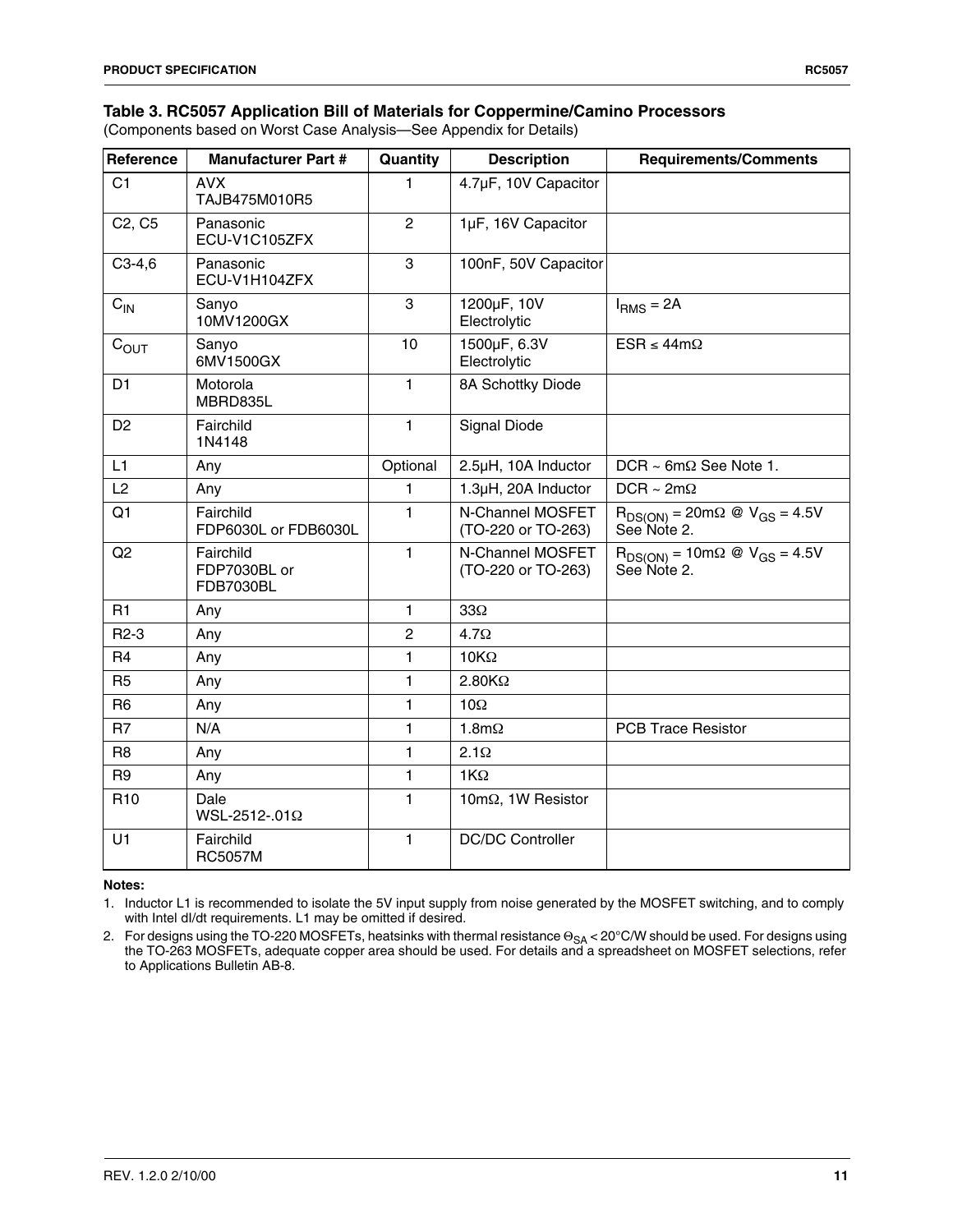

**Figure 3. Application Circuit for Coppermine/Camino Processors** (*Typical Design*)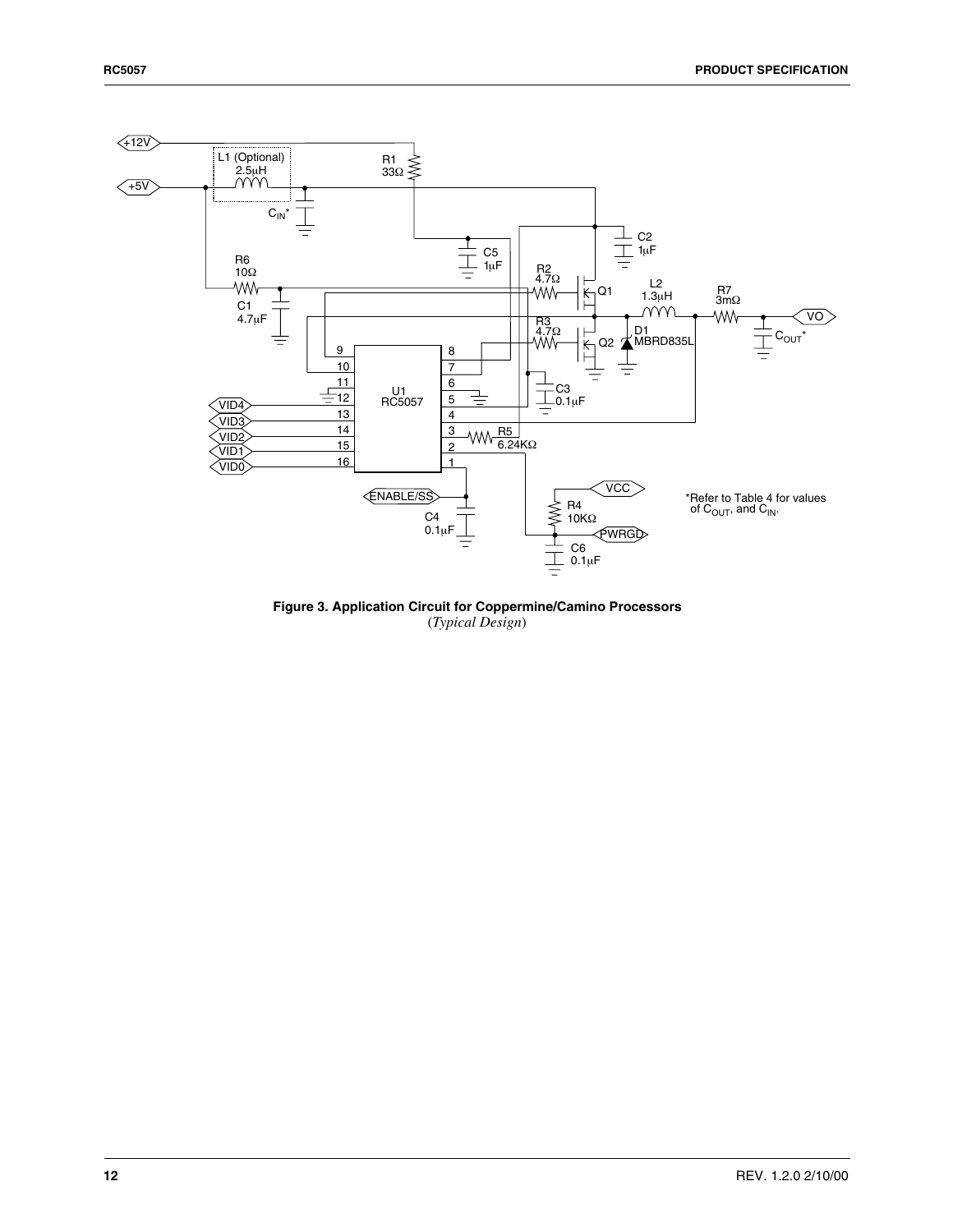### **Table 4. RC5057 Application Bill of Materials for Coppermine/Camino Processors** (Typical Design)

| Reference                       | <b>Manufacturer Part #</b>           | Quantity       | <b>Description</b>                     | <b>Requirements/Comments</b>                                                                          |
|---------------------------------|--------------------------------------|----------------|----------------------------------------|-------------------------------------------------------------------------------------------------------|
| C <sub>1</sub>                  | <b>AVX</b><br>TAJB475M010R5          | 1              | 4.7µF, 10V Capacitor                   |                                                                                                       |
| C <sub>2</sub> , C <sub>5</sub> | Panasonic<br>ECU-V1C105ZFX           | 2              | 1µF, 16V Capacitor                     |                                                                                                       |
| $C3-4,6$                        | Panasonic<br>ECU-V1H104ZFX           | 3              | 100nF, 50V Capacitor                   |                                                                                                       |
| $C_{\text{IN}}$                 | Sanyo<br>10MV1200GX                  | 3              | 1200µF, 10V Electrolytic               | $IRMS = 2A$                                                                                           |
| $C_{OUT}$                       | Sanyo<br>6MV1500GX                   | 8              | 1500µF, 6.3V<br>Electrolytic           | $ESR \leq 44m\Omega$                                                                                  |
| D <sub>1</sub>                  | Motorola<br>MBRD835L                 | 1              | 3A Schottky Diode                      |                                                                                                       |
| L1                              | Any                                  | Optional       | 2.5µH, 10A Inductor                    | $DCR \sim 6m\Omega$<br>See Note 1.                                                                    |
| L2                              | Any                                  | 1              | 1.3µH, 20A Inductor                    | $DCR \sim 2m\Omega$                                                                                   |
| $Q1-2$                          | Fairchild<br>FDP6030L or<br>FDB6030L | $\overline{2}$ | N-Channel MOSFET<br>(TO-220 or TO-263) | $R_{DS(ON)} = 20 \text{m}\Omega \text{ } \textcircled{ } \text{VG}_{S} = 4.5 \text{V}$<br>See Note 2. |
| R1                              | Any                                  | 1              | $33\Omega$                             |                                                                                                       |
| $R2-3$                          | Any                                  | $\overline{c}$ | $4.7\Omega$                            |                                                                                                       |
| R <sub>4</sub>                  | Any                                  | 1              | $10K\Omega$                            |                                                                                                       |
| R <sub>5</sub>                  | Any                                  | 1              | $6.24K\Omega$                          |                                                                                                       |
| R <sub>6</sub>                  | Any                                  | 1              | $10\Omega$                             |                                                                                                       |
| R7                              | N/A                                  | $\mathbf{1}$   | $3.0 \text{m}\Omega$                   | <b>PCB Trace Resistor</b>                                                                             |
| U1                              | Fairchild<br><b>RC5057M</b>          | 1              | <b>DC/DC Controller</b>                |                                                                                                       |

#### **Notes:**

1. Inductor L1 is recommended to isolate the 5V input supply from noise generated by the MOSFET switching, and to comply with Intel dI/dt requirements. L1 may be omitted if desired.

2. For designs using the TO-220 MOSFETs, heatsinks with thermal resistance  $\Theta_{SA}$  < 20°C/W should be used. For designs using<br>the TO-263 MOSFETs, adequate copper area should be used. For details and a spreadsheet on MOSFE to Applications Bulletin AB-8.

# **Test Parameters**



**Figure 4. Output Drive Timing Diagram**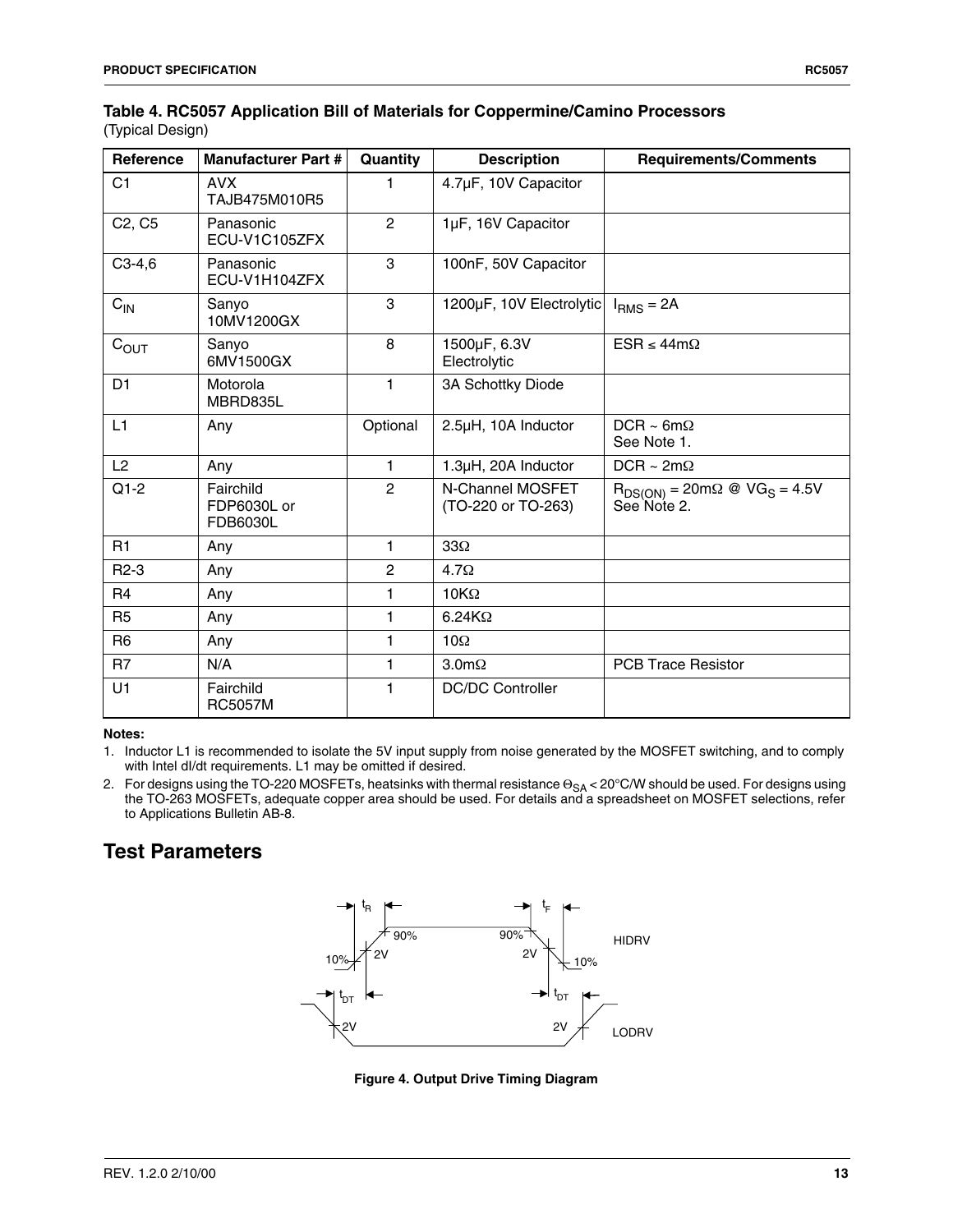# **Application Information**

### **The RC5057 Controller**

The RC5057 is a programmable synchronous DC-DC controller IC. When designed around the appropriate external components, the RC5057 can be configured to deliver more than 16A of output current, as appropriate for the Katmai and Coppermine and other processors. The RC5057 functions as a fixed frequency PWM step down regulator.

## **Main Control Loop**

Refer to the RC5057 Block Diagram on page 1. The RC5057 implements "summing mode control", which is different from both classical voltage-mode and current-mode control. It provides superior performance to either by allowing a large converter bandwidth over a wide range of output loads.

The control loop of the regulator contains two main sections: the analog control block and the digital control block. The analog section consists of signal conditioning amplifiers feeding into a comparator which provides the input to the digital control block. The signal conditioning section accepts input from the IFB (current feedback) and VFB (voltage feedback) pins and sets up two controlling signal paths. The first, the voltage control path, amplifies the difference between the VFB signal and the reference voltage from the DAC and presents the output to one of the summing amplifier inputs. The second, current control path, takes the difference between the IFB and SW pins when the high-side MOSFET is on, reproducing the voltage across the MOSFET and thus the input current; it presents the resulting signal to another input of the summing amplifier. These two signals are then summed together. This output is then presented to a comparator looking at the oscillator ramp, which provides the main PWM control signal to the digital control block.

The digital control block takes the analog comparator input and the main clock signal from the oscillator to provide the appropriate pulses to the HIDRV and LODRV output pins. These two outputs control the external power MOSFETs.

There is an additional comparator in the analog control section whose function is to set the point at which the RC5057 current limit comparator disables the output drive signals to the external power MOSFETs.

### **High Current Output Drivers**

The RC5057 contains two identical high current output drivers that utilize high speed bipolar transistors in a push-pull configuration. The drivers' power and ground are separated from the chip's power and ground for switching noise immunity. The power supply pin, VCCP, is supplied from an external 12V source through a series resistor. The resulting voltage is sufficient to provide the gate to source drive to the external MOSFETs required in order to achieve a low  $R_{DS,ON}$ .

### **Internal Voltage Reference**

The reference included in the RC5057 is a precision band-gap voltage reference. Its internal resistors are precisely trimmed to provide a near zero temperature coefficient (TC). Based on the reference is the output from an integrated 5-bit DAC. The DAC monitors the 5 voltage identification pins, VID0-4. When the VID4 pin is at logic HIGH, the DAC scales the reference voltage from 2.0V to 3.5V in 100mV increments. When VID4 is pulled LOW, the DAC scales the reference from 1.30V to 2.05V in 50mV increments. All VID codes are available, including those below 1.80V.

### **Power Good (PWRGD)**

The RC5057 Power Good function is designed in accordance with the Pentium II & III DC-DC converter specifications and provides a continuous voltage monitor on the VFB pin. The circuit compares the VFB signal to the VREF voltage and outputs an active-low interrupt signal to the CPU should the power supply voltage deviate more than  $\pm 12\%$  of its nominal setpoint. The output is guaranteed open-collector high when the power supply voltage is within  $\pm 7\%$  of its nominal setpoint. The Power Good flag provides no other control function to the RC5057.

### **Output Enable/Soft Start (ENABLE/SS)**

The RC5057 will accept an open collector/TTL signal for controlling the output voltage. The low state disables the output voltage. When disabled, the PWRGD output is in the low state.

Even if an enable is not required in the circuit, this pin should have attached a capacitor (typically 100nF) to softstart the switching. A larger value may occasionally be required if the converter has a very large capacitor at its output.

### **Over-Voltage Protection**

The RC5057 constantly monitors the output voltage for protection against over-voltage conditions. If the voltage at the VFB pin exceeds the selected program voltage, an over-voltage condition is assumed and the RC5057 disables the output drive signal to the external high-side MOSFET. The DC-DC converter returns to normal operation after the fault has been removed. If it is desired to have an active over-voltage protection circuit, the RC5052, which includes all the features of the RC5057, may be chosen instead of the RC5057.

### **Oscillator**

The RC5057 oscillator section uses a fixed frequency of operation of 300KHz. If it is desired to adjust this frequency for reasons of efficiency or component size, the RC5052, which includes all of the features of the RC5057, may be chosen instead of the RC5057.

### **Design Considerations and Component Selection**

Additional information on design and component selection may be found in Fairchild's Application Note 57.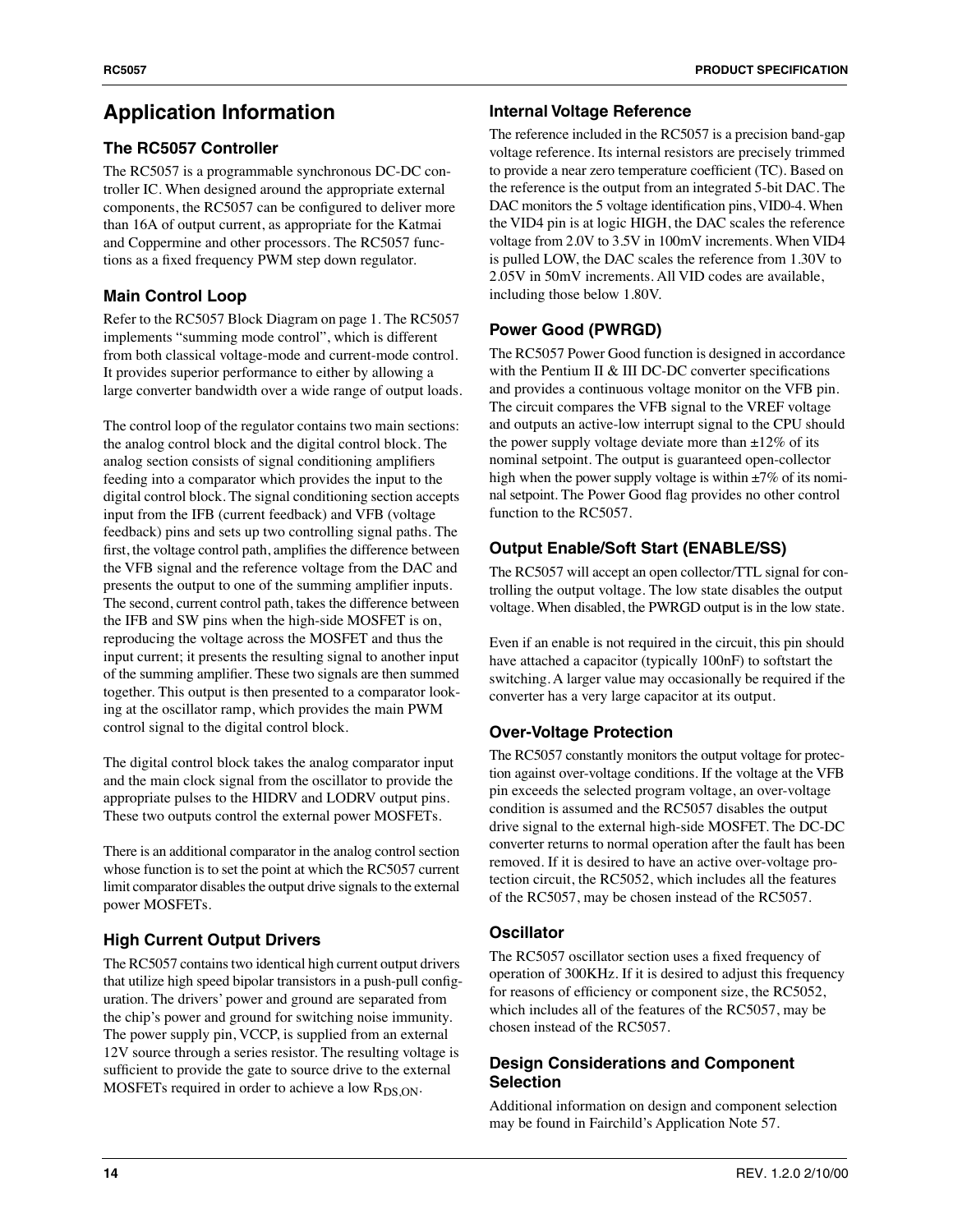#### **MOSFET Selection**

This application requires N-channel Logic Level Enhancement Mode Field Effect Transistors. Desired characteristics are as follows:

- Low Static Drain-Source On-Resistance,  $R_{DSON}$  < 20m $\Omega$  (lower is better)
- Low gate drive voltage,  $V_{GS} = 4.5V$  rated
- Power package with low Thermal Resistance
- Drain-Source voltage rating > 15V.

The on-resistance (RDS,ON) is the primary parameter for MOSFET selection. The on-resistance determines the power dissipation within the MOSFET and therefore significantly affects the efficiency of the DC-DC Converter. For details and a spreadsheet on MOSFET selection, refer to Applications Bulletin AB-8.

#### **Inductor Selection**

Choosing the value of the inductor is a tradeoff between allowable ripple voltage and required transient response. The system designer can choose any value within the allowed minimum to maximum range in order to either minimize ripple or maximize transient performance. The first order equation (close approximation) for minimum inductance is:

$$
L_{min} = \frac{(V_{in} - V_{out})}{f} \times \frac{V_{out}}{V_{in}} \times \frac{ESR}{V_{right}}
$$

where:

 $V_{in}$  = Input Power Supply

 $V_{\text{out}}$  = Output Voltage

#### f = DC/DC converter switching frequency

ESR = Equivalent series resistance of all output capacitors in parallel

 $V_{\text{ripole}}$  = Maximum peak to peak output ripple voltage budget.

The first order equation for maximum allowed inductance is:

$$
L_{max} = 2C_0 \frac{(V_{in} - V_{out}) D_m V_{tb}}{I_{pp}^2}
$$

where:

 $C<sub>o</sub>$  = The total output capacitance

 $I_{\text{nn}}$  = Maximum to minimum load transient current

 $V_{tb}$  = The output voltage tolerance budget allocated to load transient

 $D_m$  = Maximum duty cycle for the DC/DC converter (usually 95%).

Some margin should be maintained away from both Lmin and  $L_{\text{max}}$ . Adding margin by increasing L almost always adds expense since all the variables are predetermined by system performance except for  $C_0$ , which must be increased to increase L. Adding margin by decreasing L can be done by purchasing capacitors with lower ESR. The RC5057 provides significant cost savings for the newer CPU systems that typically run at high supply current.

### **RC5057 Short Circuit Current Characteristics**

The RC5057 protects against output short circuit by turning off both the high-side and low-side MOSFETs and resetting softstart. The short circuit limit is set with the  $R_5$  resistor, as given by the formula

$$
R_5 = \frac{I_{SC} \times R_{DS, on}}{I_{Detect}}
$$

with  $I_{\text{Detect}} \approx 50 \mu \text{A}$ ,  $I_{\text{SC}}$  the desired current limit, and  $R_{\text{DS,on}}$ the high-side MOSFET's on resistance. Remember to make  $R<sub>5</sub>$  large enough to include the effects of initial tolerance and temperature variation on the MOSFET's  $R_{DS,on}$ . However, the value of  $R_5$  should be less than 8.3K $\Omega$ . If a greater value is necessary, a lower  $R_{DS,on}$  MOSFET should be used instead. Alternately, use of a sense resistor in series with the source of the MOSFET, as shown in Figure 6, eliminates this source of inaccuracy in the current limit. Note the addition of the diode, which is necessary for proper operation of this circuit.

As an example, Figure 5 shows the typical characteristic of the DC-DC converter circuit with an FDB6030L high-side MOSFET ( $R_{DS} = 20 \text{m}\Omega$  maximum at 25°C \* 1.25 at 75°C = 25mΩ) and a 8.2KΩ  $R_5$ .



**Figure 5. RC5057 Short Circuit Characteristic**

The converter exhibits a normal load regulation characteristic until the voltage across the MOSFET exceeds the internal short circuit threshold of  $50\mu A * 8.2K\Omega = 410mV$ , which occurs at  $410 \text{mV}/25 \text{m}\Omega = 16.4 \text{A}$ . (Note that this current limit level can be as high as  $410 \text{mV}/15 \text{m}\Omega = 27 \text{A}$ , if the MOSFET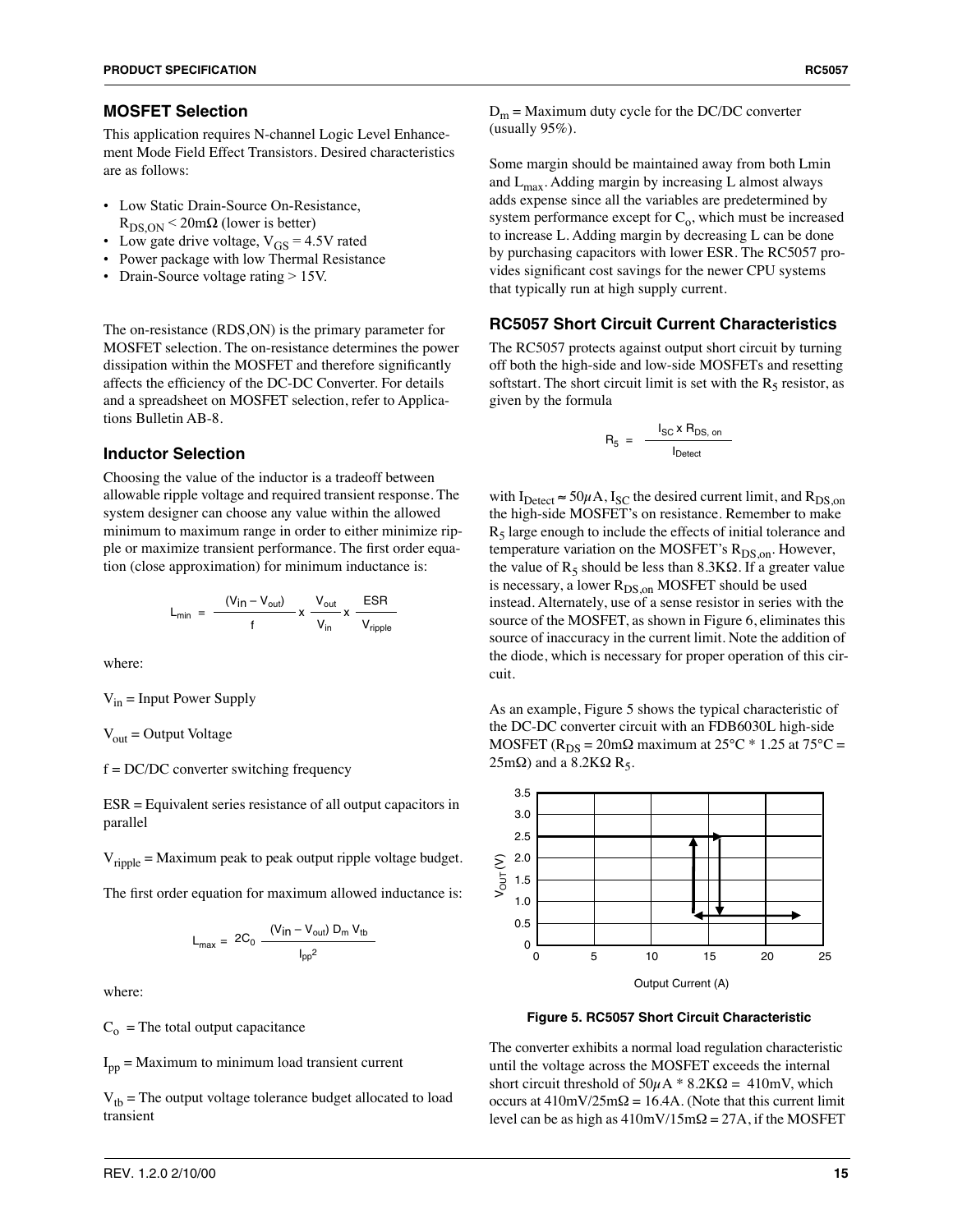has typical  $R_{DS,on}$  rather than maximum, and is at 25°C. This is the reason for using the external sense resistor.) At this point, the internal comparator trips and signals the controller to discharge the softstart capacitor. This causes a drastic reduction in the output voltage as the load regulation collapses into the short circuit control mode. With a  $40m\Omega$  output short, the voltage is reduced to  $16.4A * 40m\Omega = 650mV$ . The output voltage does not return to its nominal value until the output current is reduced to a value within the safe operating range for the DC-DC converter.



**Figure 6. Precision Current Sensing**

#### **Schottky Diode Selection**

The application circuit of Figure 1 shows a Schottky diode, D1, which is used as a free-wheeling diode to assure that the body-diode in Q2 does not conduct when the upper MOS-FET is turning off and the lower MOSFET is turning on. It is undesirable for this diode to conduct because its high forward voltage drop and long reverse recovery time degrades efficiency, and so the Schottky provides a shunt path for the current. Since this time duration is very short, the selection criterion for the diode is that the forward voltage of the Schottky at the output current should be less than the forward voltage of the MOSFET's body diode.

#### **Output Filter Capacitors**

The output bulk capacitors of a converter help determine its output ripple voltage and its transient response. It has already been seen in the section on selecting an inductor that the ESR helps set the minimum inductance, and the capacitance value helps set the maximum inductance. For most converters, however, the number of capacitors required is determined by the transient response and the output ripple voltage, and these are determined by the ESR and not the capacitance value. That is, in order to achieve the necessary ESR to meet the transient and ripple requirements, the capacitance value required is already very large.

The most commonly used choice for output bulk capacitors is aluminum electrolytics, because of their low cost and low ESR. The only type of aluminum capacitor used should be those that have an ESR rated at 100kHz. Consult Application Bulletin AB-14 for detailed information on output capacitor selection.

The output capacitance should also include a number of small value ceramic capacitors placed as close as possible to the processor;  $0.1\mu$ F and  $0.01\mu$ F are recommended values.

#### **Input Filter**

The DC-DC converter design may include an input inductor between the system +5V supply and the converter input as shown in Figure 7. This inductor serves to isolate the +5V supply from the noise in the switching portion of the DC-DC converter, and to limit the inrush current into the input capacitors during power up. A value of  $2.5\mu$ H is recommended.

It is necessary to have some low ESR aluminum electrolytic capacitors at the input to the converter. These capacitors deliver current when the high side MOSFET switches on. Figure 7 shows  $3 \times 1000 \mu$ F, but the exact number required will vary with the speed and type of the processor. For the top speed Katmai and Coppermine, the capacitors should be rated to take 9A and 6A RMS of ripple current respectively. Capacitor ripple current rating is a function of temperature, and so the manufacturer should be contacted to find out the ripple current rating at the expected operational temperature. For details on the design of an input filter, refer to Applications Bulletin AB-15.



**Figure 7. Input Filter**

#### **Active Droop**

The RC5057 includes active droop: as the output current increases, the output voltage drops. This is done in order to allow maximum headroom for transient response of the converter. The current is sensed by measuring the voltage across the high-side MOSFET during its on time. Note that this makes the droop dependent on the temperature of the MOSFET. However, when the formula given for selecting  $R<sub>S</sub>$  (current limit) is used, there is a maximum droop possible (-40mV), and when this value is reached, additional drop across the MOSFET will not cause any increase in droop—until current limit is reached.

Additional droop can be added to the active droop using a discrete resistor (typically a PCB trace) outside the control loop, as shown in Figure 2. This is typically only required for the most demanding applications, such as for the next generation Intel processor (tolerance  $= +40/-70$ mV), as shown in Figure 2.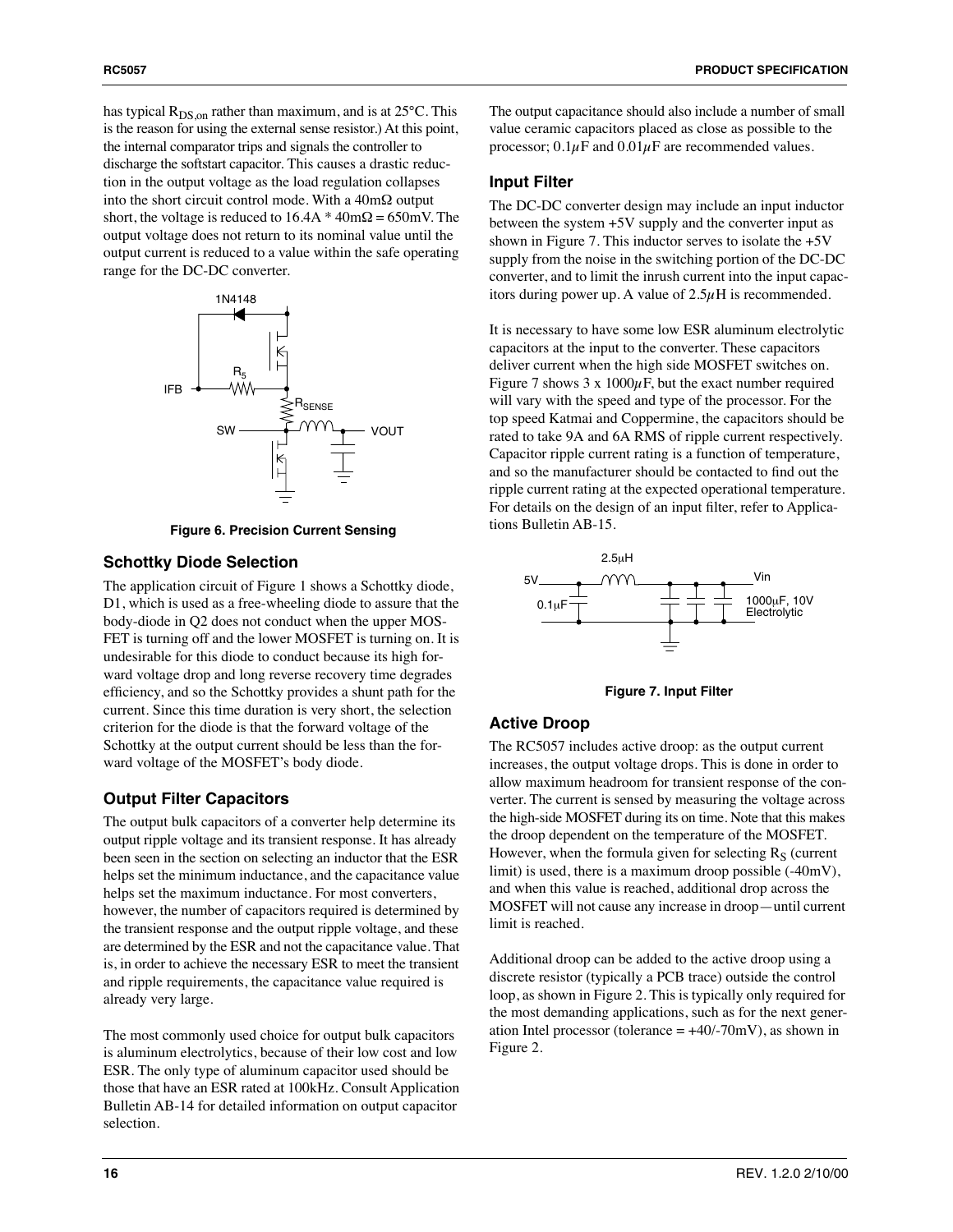- Placement of the MOSFETs relative to the RC5057 is critical. Place the MOSFETs such that the trace length of the HIDRV and LODRV pins of the RC5057 to the FET gates is minimized. A long lead length on these pins will cause high amounts of ringing due to the inductance of the trace and the gate capacitance of the FET. This noise radiates throughout the board, and, because it is switching at such a high voltage and frequency, it is very difficult to suppress.
- In general, all of the noisy switching lines should be kept away from the quiet analog section of the RC5057. That is, traces that connect to pins 7, 9, 10, and 8 (LODRV, HIDRV, SW and VCCP) should be kept far away from the traces that connect to pins 3 through 5, and pin 11.
- Place the  $0.1\mu$ F decoupling capacitors as close to the RC5057 pins as possible. Extra lead length on these reduces their ability to suppress noise.
- Each VCC and GND pin should have its own via to the appropriate plane. This helps provide isolation between pins.
- Place the MOSFETs, inductor, and Schottky as close together as possible for the same reasons as in the first bullet above. Place the input bulk capacitors as close to the drains of the high side MOSFETs as possible. In addition, placement of a 0.1µF decoupling cap right on the drain of each high side MOSFET helps to suppress some of the high frequency switching noise on the input of the DC-DC converter.
- Place the output bulk capacitors as close to the CPU as possible to optimize their ability to supply instantaneous current to the load in the event of a current transient. Additional space between the output capacitors and the CPU will allow the parasitic resistance of the board traces to degrade the DC-DC converter's performance under severe load transient conditions, causing higher voltage deviation. For more detailed information regarding capacitor placement, refer to Application Bulletin AB-5.
- A PC Board Layout Checklist is available from Fairchild Applications. Ask for Application Bulletin AB-11.

### **Additional Information**

For additional information contact Fairchild Semiconductor at http://www.fairchildsemi.com/cf/tsg.htm or contact an authorized representative in your area.

# **Appendix**

### **Worst-Case Formulae for the Calculation of Cout, R5, and Cin (Circuit of Figure 1 Only)**

The following formulae design the RC5057 for worst-case operation, including initial tolerance and temperature dependence of all of the IC parameters (initial setpoint, reference tolerance and tempco, active droop tolerance, current sensor gain), the initial tolerance and temperature dependence of the MOSFET, and the ESR of the capacitors. The following information must be provided:

 $V_{T+}$ , the value of the positive transient voltage limit;

 $|V_T|$ , the absolute value of the negative transient voltage limit;

 $I_{\Omega}$ , the maximum output current;

 $V_{\text{nom}}$ , the nominal output voltage;

 $V_{in}$ , the input voltage (typically 5V);

ESR, the ESR of the output caps, per cap (44mΩ for the Sanyo parts shown in this datasheet);

 $R_D$ , the on-resistance of the MOSFET (10m $\Omega$  for the FDB7030);

 $\Delta R_D$ , the tolerance of the current sensor (usually about 67% for MOSFET sensing, including temperature).

I<sub>rms</sub>, the rms current rating of the input caps (2A for the Sanyo parts shown in this datasheet).

$$
C_{in} = \frac{IO^{*} \sqrt{\frac{V_{nom}}{V_{in}} - \left(\frac{V_{nom}}{V_{in}}\right)^{2}}}{I_{rms}}
$$

$$
R5 = \frac{I_0^* R_D^* (1 + \Delta R_D)^* 1.10}{50^* 10^6}
$$

The value of R5 must be  $\leq 8.3$ K $\Omega$ . If a greater values is calculated,  $R_D$  must be reduced.

Number of capacitors needed for  $C<sub>out</sub>$  = the greater of:

$$
X = \frac{\text{ESR} \cdot I_0}{|V_{T}||}
$$

or

$$
Y = \frac{ESR * I_0}{V_{T+} - 0.004 * V_{nom} + \frac{14400 * I_0 * R_D}{18 * R5 * 1.1}}
$$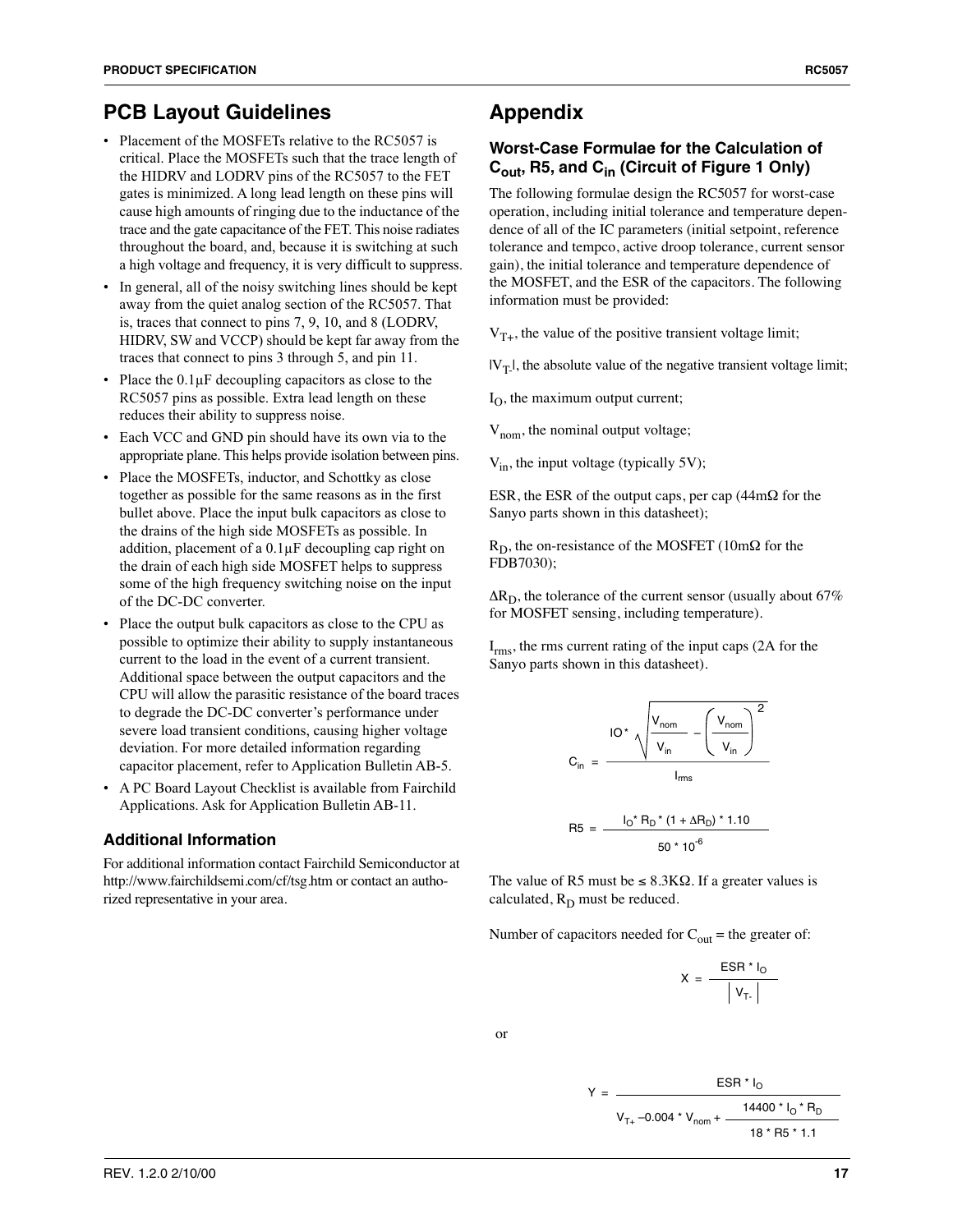**Example:** Suppose that the transient limits are  $\pm 134$ mV, current I is 14.2A, and the nominal voltage is 2.000V, using MOSFET current sensing and the usual caps. We have  $V_{T+}$  =  $|V_T| = 0.134$ ,  $I_O = 14.2$ ,  $V_{nom} = 2.000$ , and  $\Delta R_D = 0.67$ . We calculate:

$$
C_{\text{in}} = \frac{14.2 \times \sqrt{\frac{2.000}{5} - \left(\frac{2.000}{5}\right)^2}}{2} = 3.47 \Rightarrow 4 \text{ caps}
$$

$$
R5 = \frac{14.2 \times 0.010 \times (1 + 0.67) \times 1.10}{50 \times 10^{-6}} = 5.2 \text{K}\Omega
$$

$$
X = \frac{0.044 \times 14.2}{0.134} = 4.66
$$

$$
Y = \frac{0.044 \times 14.2}{0.134 - 0.004 \times 2.000 + \frac{14400 \times 14.2 \times 0.020}{18 \times 10400 \times 1.1}} = 4.28
$$

Since  $X > Y$ , we choose X, and round up to find we need 5 capacitors for C<sub>OUT</sub>.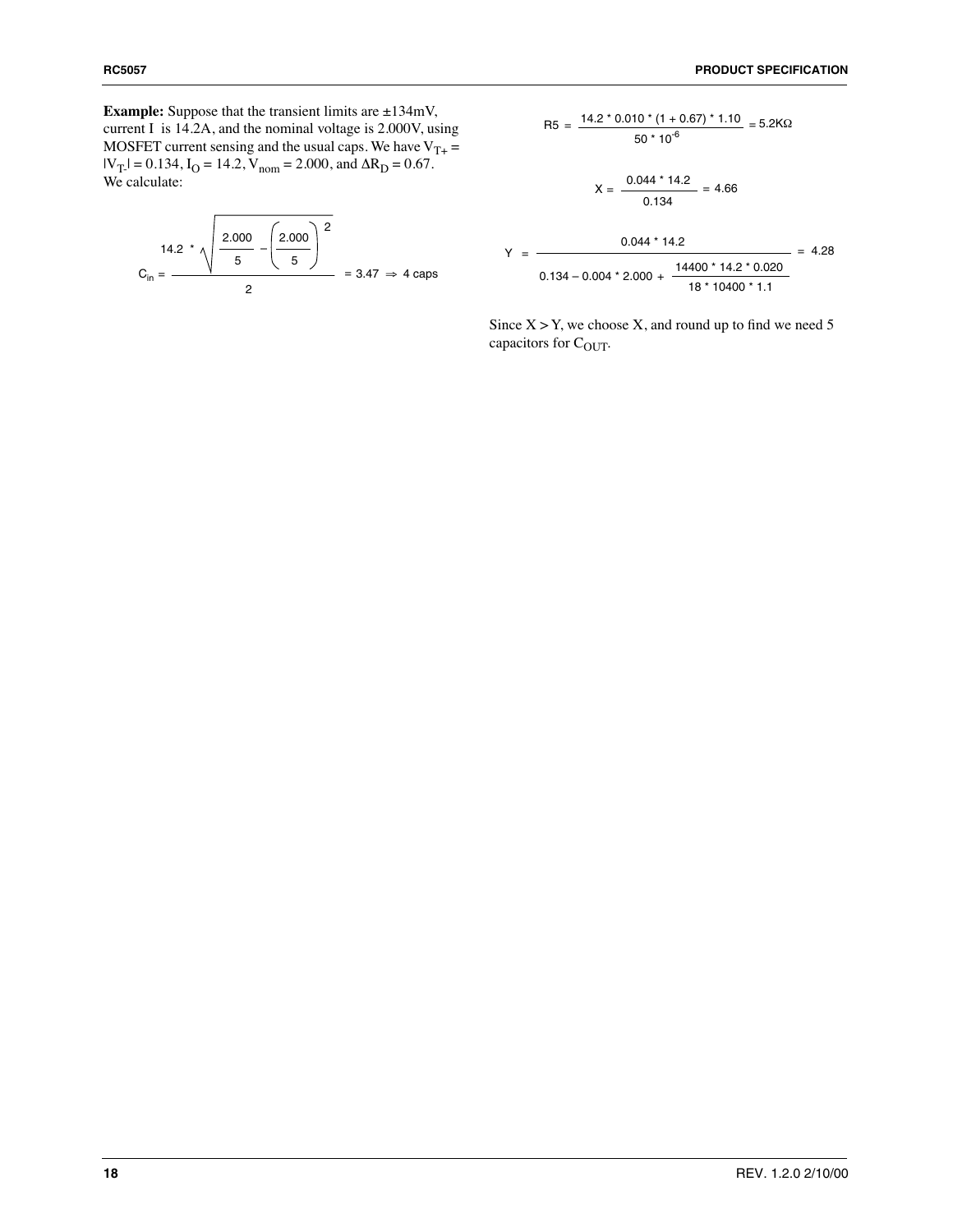# **Mechanical Dimensions**

### **16 Lead SOIC**

| Symbol       | <b>Inches</b> |           | <b>Millimeters</b> | <b>Notes</b> |   |
|--------------|---------------|-----------|--------------------|--------------|---|
|              | Min.          | Max.      | Min.               | Max.         |   |
| A            | .053          | .069      | 1.35               | 1.75         |   |
| A1           | .004          | .010      | 0.10               | 0.25         |   |
| В            | .013          | .020      | 0.33               | 0.51         |   |
| C            | .008          | .010      | 0.19               | 0.25         | 5 |
| D            | .386          | .394      | 9.80               | 10.00        | 2 |
| E            | .150          | .158      | 3.81               | 4.00         | 2 |
| e            | .050 BSC      |           | 1.27 BSC           |              |   |
| H            | .228          | .244      | 5.80               | 6.20         |   |
| h            | .010          | .020      | 0.25               | 0.50         |   |
|              | .016          | .050      | 0.40               | 1.27         | 3 |
| N            | 16            |           | 16                 |              | 6 |
| $\alpha$     | $0^{\circ}$   | $8^\circ$ | $0^{\circ}$        | $8^\circ$    |   |
| $_{\rm ccc}$ |               | .004      |                    | 0.10         |   |

#### **Notes:**

- 1. Dimensioning and tolerancing per ANSI Y14.5M-1982.
- 2. "D" and "E" do not include mold flash. Mold flash or protrusions shall not exceed .010 inch (0.25mm).
- 3. "L" is the length of terminal for soldering to a substrate.
- 4. Terminal numbers are shown for reference only.
- 5. "C" dimension does not include solder finish thickness.
- 6. Symbol "N" is the maximum number of terminals.